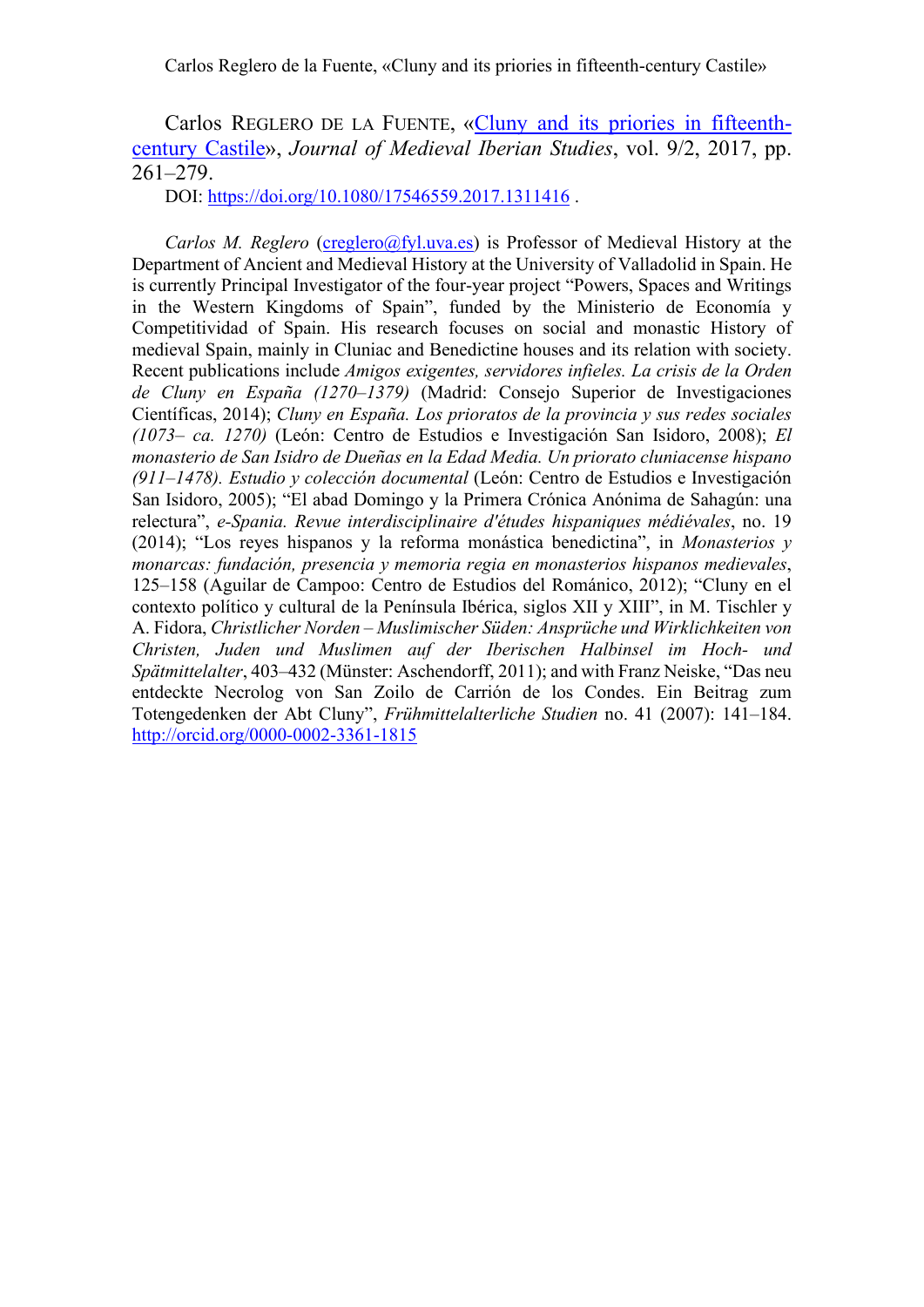## **[261]**

**Abstract**: Cluny's control over its Hispanic priories was weakened in the fifteenth century by the popes' interference in the naming of priors and in confirming alienations. The attempts made by the abbots Robert de Chaudesolles and Jean de Bourbon to reaffirm their authority were effective only for a time. Even so, the monks continued to consider themselves as Cluniacs, enjoying the privileges of the order, having recourse to their conservators and, especially, celebrating their own liturgy. Between 1470 and 1513, the papal appointment of commendatory abbots and the monarchs' support for the reform of San Benito de Valladolid led to the Cluniac priories becoming exempt from Cluny's jurisdiction. This was possible due to the disappearance, or inaction, of those agents who traditionally exercised control over the priories: priors, chamberlains and visitors.

**Keywords:** Cluny, Castile, Monasticism, Fifteenth century, Priory.

The last time Cluny's General Chapter appointed visitors for the province of Hispania was in 1514. [\\*](#page-1-0) Beginning in 1515 a joint appointment was made for Vasconia and Hispania, [1](#page-1-1) indicating that Cluny recognized the *de facto* disappearance of its network in Spain. This was the result of a long process lasting more than a century. The creation of the Congregation of San Benito de Valladolid and its absorption of the Cluniac monasteries have already been studied,<sup>[2](#page-1-2)</sup> while analyses of the long period that elapsed between the last visitation from Cluny in the fourteenth century (1392) and the incorporation of the priories by San Benito de Valladolid have focused either on the monastic domains or their relationship to the Congregation.<sup>[3](#page-1-3)</sup> The present study centers, therefore, on two heretofore unaddressed issues: firstly, the relationship between the Abbey of Cluny and its Castilian priories throughout the fifteenth and early sixteenth centuries; and secondly, what it meant to be Cluniac for Hispanic monasteries and monks in the context of a progressive distancing from the mother abbey.

#### **[262]**

# **Hispania, a far-flung province**

Castilian monasteries connected to  $Cluny<sup>4</sup>$  $Cluny<sup>4</sup>$  $Cluny<sup>4</sup>$  were rarely visited by the abbots of the abbey, due to the long distances. Control over the houses was exercised by naming a prior for each and sending a chamberlain to the Hispanic kingdoms to defend Cluny's interests

<span id="page-1-0"></span><sup>\*</sup> This article was produced as part of the research projects "Poderes, espacios y escrituras en los reinos occidentales hispánicos" (Reference HAR 2013-42925-P) and "Espacio, letra e imagen: el factor cluniacense en la Edad Media hispana desde sus inicios a su decadencia (ca. 1000-1500)" (Reference HAR2013-46921-P), financed by the Spanish government's Ministerio de Economía y Competitividad.

Abbreviations used: AESI-A, FC: Archivo España Compañía de Jesús, Alcalá de Henares, Fondo Carrión. AHN Clero: Archivo Histórico Nacional de Madrid, Sección Clero Regular y Secular. AHN Cod.: Archivo Histórico Nacional de Madrid, Sección Códices y Cartularios. AHN Osuna: Archivo Histórico Nacional, Sección Nobleza (Toledo), Osuna. AGS RGS: Archivo General de Simancas, Registro General del Sello. AMS: Archivo Municipal de Salamanca. AUPSA CSV: Archivo de la Universidad Pontificia de Salamanca, Colegio de San Vicente. BNF FL: Bibliothèque Nationale de France (Paris), Fonds Latin. carp.: carpeta; leg.: legajo; lib.: libro.

<sup>&</sup>lt;sup>1</sup> Charvin, *Statuts, VI*, 27, 32.<br><sup>2</sup> Zaragoza Pascual, *Generales, I. Id., Generales, II. García Oro, Reforma de los religiosos.* 

<span id="page-1-3"></span><span id="page-1-2"></span><span id="page-1-1"></span><sup>&</sup>lt;sup>3</sup> Cantera, "Incorporación de Nájera." Id., "Dominio navarro;" Id., "Alberguería;" Id., "Oficio de la limosnería." Pérez Celada, *Monasterio de San Zoilo*. Id., "Conflictos jurisdiccionales." García Catalán, "Monasterio de San Vicente." Colombás, "Orígenes y primer desarrollo." Reglero, *San Isidro de Dueñas*. There is no comprehensive study of the relationship between the Abbey of Cluny and its Hispanic priories in the fifteenth century. Segl (*Königtum*) recorded the end of each priory's connection to Cluny, and Robert ("État des monastères," 327) briefly commented on the *definitiones* of 1460, the only ones from the fifteenth century.

<span id="page-1-4"></span><sup>4</sup> Segl, *Königtum*, 50–176. Reglero, *Cluny en España,* 152–64, 232–6.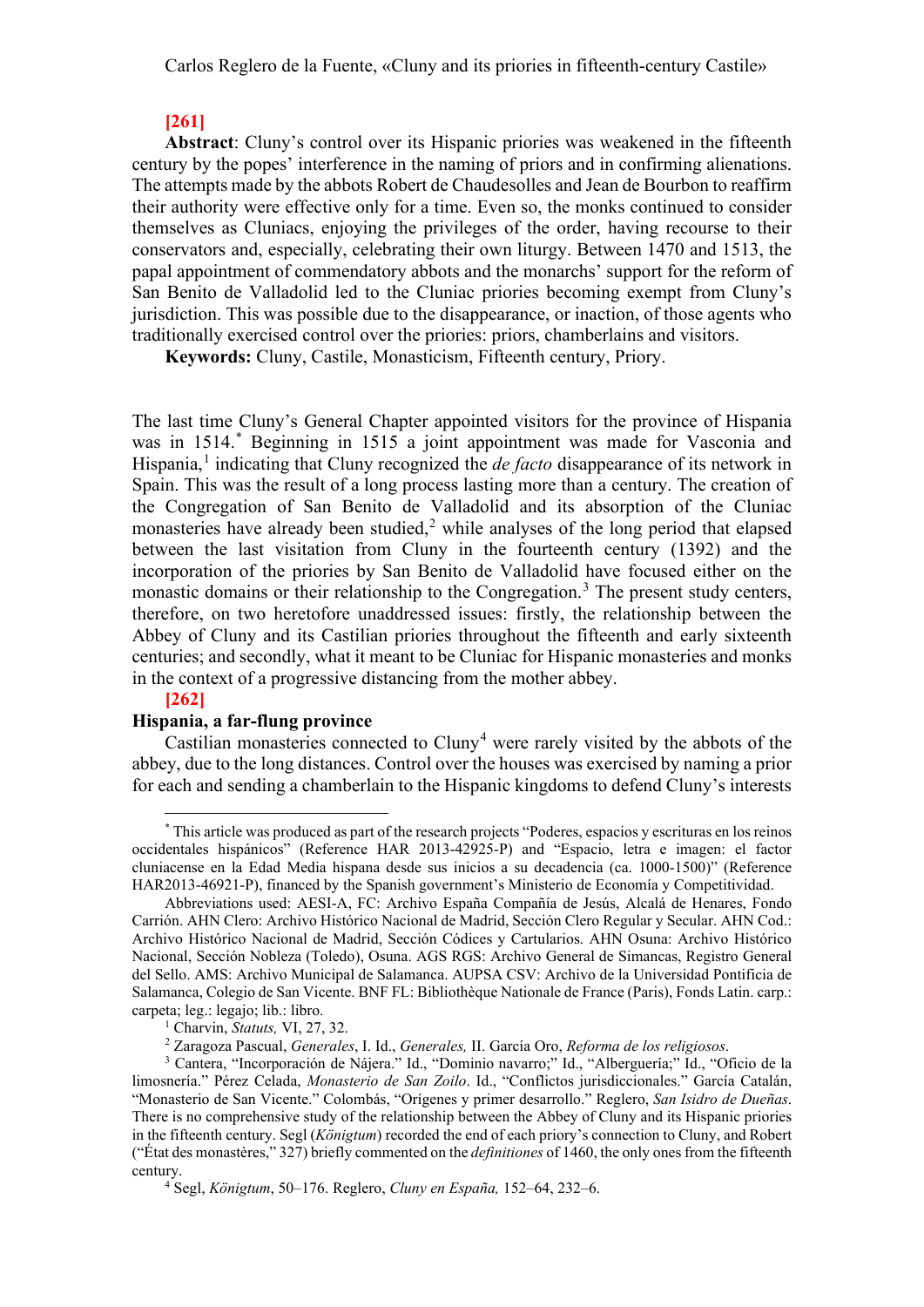at court and to supervise the work of the priors. In the mid-twelfth century, Cluny adopted a policy whereby the abbot's representative became the prior of one of the kingdom's two large Cluniac monasteries (Nájera or Carrión). The office was temporarily divided, with a chamberlain for Hispania and another for Galicia, but the two areas were soon reunified. Besides controlling the work of the priors and the conditions at the monasteries, the chamberlains also collected the annual *census* and other rents owed to Cluny.[5](#page-2-0)

A third layer of control was created when Hugh V (1199–1207) regulated the annual celebration of the General Chapter and visitations to the priories. The situation of each priory was examined in the General Chapter, and instructions were given for improving and correcting discipline and administration, the so-called *definitiones* (resolutions). This system was in place throughout the thirteenth and fourteenth centuries—with some interruptions—allowing Cluny to supervise its Hispanic monasteries. [6](#page-2-1) Another factor that served to strengthen the bonds with Cluny was the presence of French monks, often occupying prominent positions as officials or priors, up until the fourteenth century.<sup>[7](#page-2-2)</sup>

These bonds gradually fell apart from the mid-fourteenth century onwards. To begin with, the abbots of Cluny could no longer appoint the priors, as the popes had extended their policy of reserving the benefices corresponding to these monasteries; at the time of the Schism, the papacy had already intervened in at least half a dozen priories, including the most important ones. This at first favored the appointment of French monks, but following the protests of the Castilian clergy during the reign of Enrique II, it was local monks who took control of the priories through papal expectative grace, that is, a mandate from the pope that conferred their expectation of succession as priors. In addition, the practice of dispatching French Cluniac monks to Castile was drastically curtailed as a result of the Black Death, when the French monasteries were decimated by the epidemic, leaving too few monks for any to be sent to other provinces.<sup>[8](#page-2-3)</sup>

The office of chamberlain was, until 1369, occupied by the prior of one of the two great Cluniac monasteries in Castile: Carrión or Nájera. This provided the economic means for carrying out the duties of chamberlain, as well as an important reserve of monks to send to the less important priories when necessary.<sup>[9](#page-2-4)</sup> When the abbot lost the ability to choose these priors, his capacity to act through the chamberlains was greatly reduced.

Despite all the above, the system of visitations was maintained in the last quarter of the fourteenth century. The reports from the 1377, 1387, 1392 and 1396 visitations, which are some of the most complete and detailed of the entire series, denounce the poor economic and disciplinary state of most of the priories, as well as the fact that some of the smaller **[263]** ones were abandoned. [10](#page-2-5) The 1396 *definitiones* bring to a close a century and a half of reports containing detailed information about the state of the Hispanic monasteries. For the entire fifteenth century, the only *definitiones* that have survived are from 1460.

# **A long century of tensions: Attempts to maintain the province** *The consequences of the Schism and Abbot Robert de Chaudesolles*

<sup>5</sup> Bishko, "Cluniac priories." Reglero, *Cluny en España*, 596–7, 604–22.

<sup>6</sup> Reglero, *Cluny en España*, 622–31. Id., *Amigos exigentes*, 278–95.

<sup>7</sup> Reglero, *Cluny en España*, 534–537. Id., *Amigos exigentes*, 181–4.

<sup>8</sup> Reglero, *Amigos exigentes*, 141–46, 183–84. Cantera, "Comunidad monástica," 248–51.

<sup>9</sup> Reglero, *Amigos exigentes*, 263–69.

<span id="page-2-5"></span><span id="page-2-4"></span><span id="page-2-3"></span><span id="page-2-2"></span><span id="page-2-1"></span><span id="page-2-0"></span><sup>&</sup>lt;sup>10</sup> Charvin, *Statuts*, IV, 115–16, 239–41, 306–11, 382–83. These desertions were only temporary, as all these priories were mentioned again in the fifteenth century, which demostrates the efficacy of the measures taken.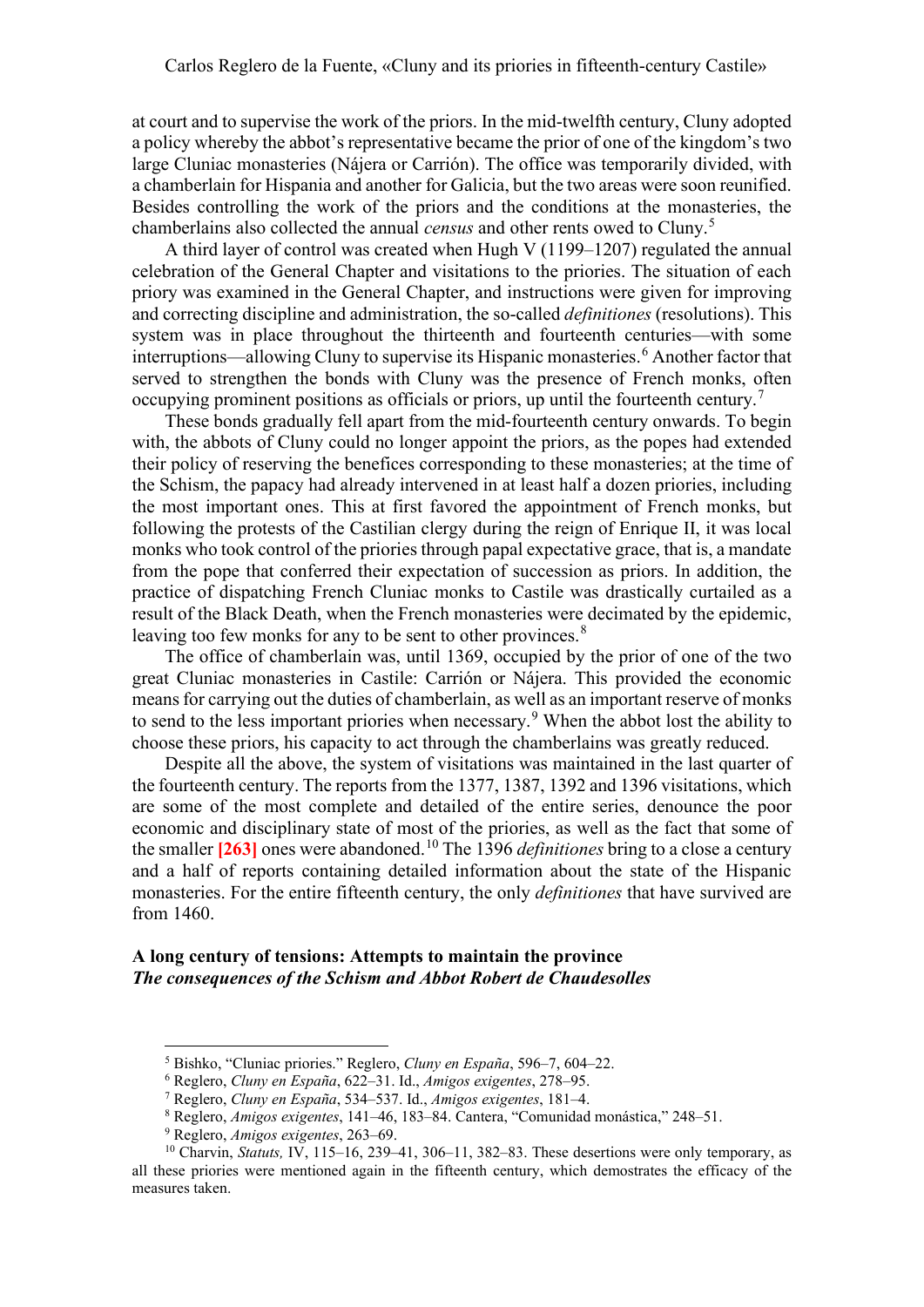The Western or Papal Schism affected the relationship between Cluny and its priories in England, which supported the pope in Rome.<sup>[11](#page-3-0)</sup> France and Castile sided with Avignon, so their relations with Cluny were not affected. However, in 1398, both kingdoms withdrew their recognition of Benedict XIII in order to force his resignation, but the strategy failed and they recognized him once more in mid-1403.<sup>[12](#page-3-1)</sup> The Ordinance promulgated in Castile in 1399 stated that the monks would choose their abbots and that the latter would be confirmed by their superiors, a measure that did not contradict the authority of the abbot of Cluny.<sup>[13](#page-3-2)</sup> It is not known if this contributed in any way to the fact that no visitors were appointed for Spain between 1402 and 1408. In 1409, the standard two visitors were designated for the province of Spain as a whole, but it is important to note that between 1410 and 1414 separate visitors were designated for the two provinces of Hispania (i.e., Castile) and Aragon.<sup>[14](#page-3-3)</sup>

The abbot resumed appointing priors and the province was divided at a time when the obedience of the Hispanic priories was compromised by the Schism. France once more withdrew obedience to Benedict XIII in January 1407 and supported the Council of Pisa, which elected a new pope in 1409. Cluny participated in this council and was punished by Benedict with the withdrawal, in 1407, of the obedience of its priories in Savoy, which continued to be loyal to Benedict. [15](#page-3-4) Castile and Aragon also remained loyal to this Hispanic pope up to the very last moment: Aragon withdrew its obedience at the end of 1415; Castile on June 18, 1417.<sup>[16](#page-3-5)</sup>

After the election of the pope in Pisa, Benedict XIII chose to put the Hispanic priories of Cluny under his authority. On December 28, 1411, he named Rodrigo prior of Santa María de Nájera, visitor and reformer of the Cluniac monasteries in Spain.<sup>[17](#page-3-6)</sup> He claimed that the abbot of Cluny, who usually made this appointment, had chosen to disobey him and support the Schism, thus it fell to the pope to make the appointment to ensure the spiritual and temporal reform of the Hispanic monasteries.

Rodrigo had become Nájera's prior in 1399[18](#page-3-7) and vicar and chamberlain to the abbot of Cluny in Spain in 1400.<sup>[19](#page-3-8)</sup> He was, therefore, an important figure within the order in Spain, **[264]** who chose to be loyal to his king and pope. This is not surprising, since the Castilian bishops and abbots owed their offices more to the pope than to any other superior. The appointment was not a mere formality, however, since Rodrigo acted as chamberlain in matters for the priory of Carrión through one of his procurator monks, the bachelor Domingo Fernández. [20](#page-3-9)

<sup>&</sup>lt;sup>11</sup> Guilloreau, "Prieurés anglais," 360–72. Dobson, "English Cluniac Houses," 568–70.

<span id="page-3-1"></span><span id="page-3-0"></span><sup>12</sup> Suárez Fernández, *Castilla, el Cisma,* 39–40, 47. Cluny defended Benedict XIII (Riche, "Cluny et le débat," 308–14).

<span id="page-3-2"></span><sup>13</sup> González Dávila, *Historia de la vida,* 138. Although the lists of priors are incomplete, we know a new prior was named in Pombeiro between August 1398 and May 1401. However, we do not know how he was chosen (Lucas and Lucas, *Pombeiro*, 125–27).

<sup>14</sup> Charvin, *Statuts,* V, 9, 39, 41, 48.

<sup>15</sup> Riche, "Cluny et le débat," 317–28. Leclerq, "Cluny pendant le Grand Schisme."

<span id="page-3-5"></span><span id="page-3-4"></span><span id="page-3-3"></span><sup>16</sup> Stump, "Council of Constance," 416–24. Suárez Fernández, *Castilla, el Cisma*, 88–89, 95. In May 1417, Benedict XIII still gave a papal bull of protection for its estate to the priory of Jubia: AHN Cód 63B, núm. 107.

<sup>17</sup> AHN Clero carp. 1709, núm. 14.

<sup>18</sup> Cantera, *Santa María la Real de Nájera*, III, 1625–30.

<span id="page-3-9"></span><span id="page-3-8"></span><span id="page-3-7"></span><span id="page-3-6"></span><sup>19</sup> AHN Clero leg 8349 (22 September 1400). AHN Clero carp 1035, núm. 13, 14, 15, 16. A situation recognized by the abbot himself.

<sup>20</sup> AHN Clero carp. 1709, núm. 14.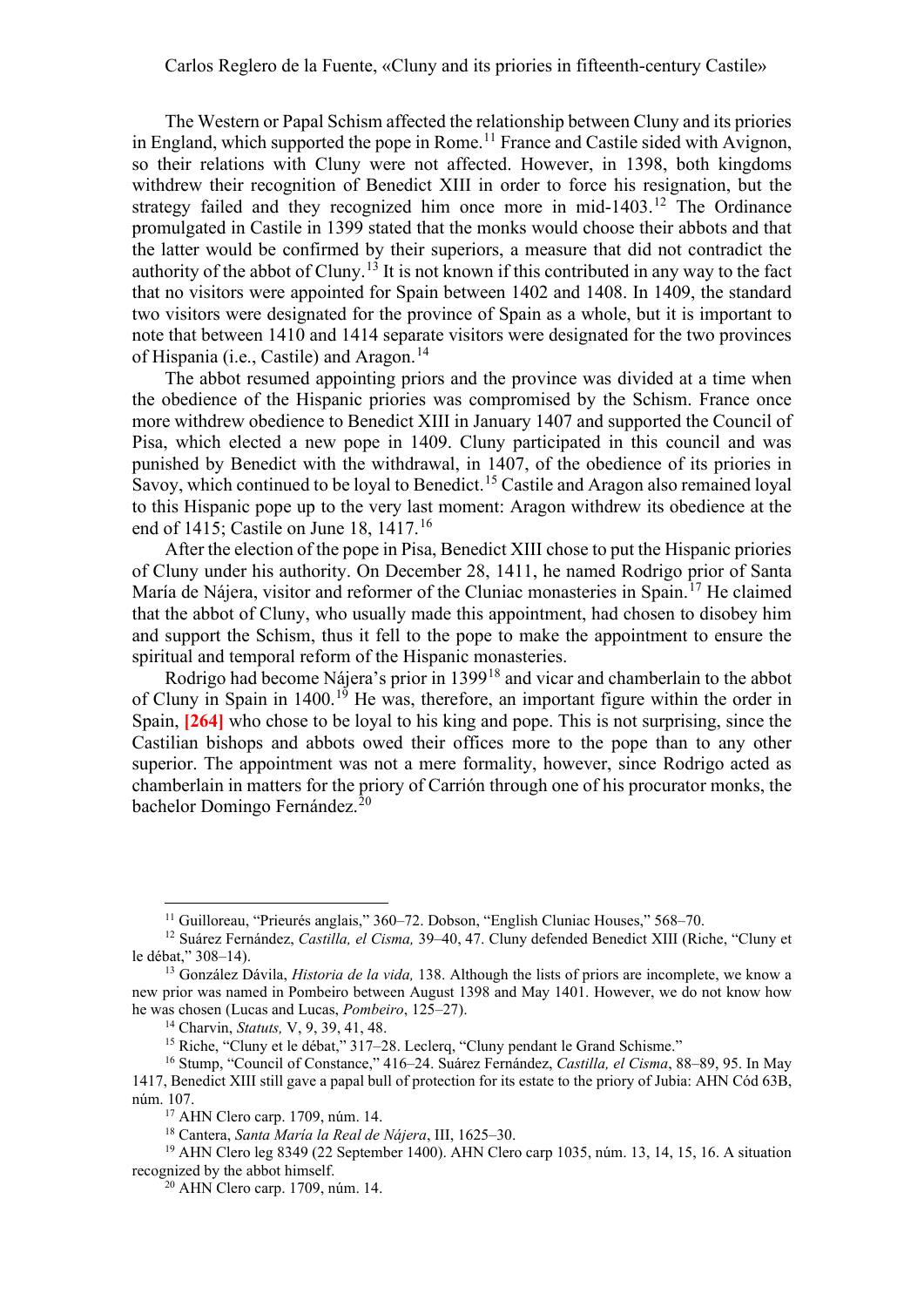Rodrigo continued to be prior of Nájera until his promotion to the Sahagún Abbey  $(1418).<sup>21</sup>$  $(1418).<sup>21</sup>$  $(1418).<sup>21</sup>$  He was succeeded by Rodrigo López, who was chosen in January 1419 by the abbot Robert de Chaudesolles (1416–23) as his vicar general, chamberlain, *receptor* (collector of rents), commissary and procurator in the kingdoms of Spain, Portugal, Leon, Castile, Navarre and Aragon. In particular, he was given the special power to collect the rents owed to the abbot in the province. In addition, he was given ecclesiastical jurisdiction over the members of the order and the power to transfer them from one monastery to another.<sup>[22](#page-4-1)</sup>

Robert de Chaudesolles wanted to regain control over Cluny's far-flung provinces. In December 1417, he sent two prominent Cluniac monks to visit the province of Germany, with the backing of the emperor, Sigismund, and Pope Martin V. The visitation lasted until March 1418 and included numerous monasteries of Black Monks who were not Cluniac but who received the visitors with the utmost honor and reverence.<sup>[23](#page-4-2)</sup>

What he did in Castile is known through his record book. Between May 1418, after his return from the Council of Constance, and April 1421, fourteen rulings concerning this province were copied: collations of monastic offices which allege a prior's negligence and ineptness, a license to study outside the monastery, an absolution from excommunication, a subpoena for a prior to appear before the General Chapter, instructions to the chamberlain to investigate certain crimes reported to abbots, and more.<sup>[24](#page-4-3)</sup>

Robert was also worried about the collection of the *census* and other rents owed by Spanish priors and monks, something that was necessary to balance the accounts of the Abbey of Cluny, which was deeply in debt.<sup>[25](#page-4-4)</sup> The person responsible for collecting them was Rodrigo López, as vicar, chamberlain and general *receptor*. He received significant quantities of gold and silver, in the abbot's name, in payment of the *census*, *vicesimas* (special subsidies) and other debts from previous years. It is known that Rodrigo was held accountable to the abbot's treasurer, paying a part and promising his own and the priory's goods and rents as collateral for the rest. The 1422 General Chapter refers to the litigation between the prior and the abbot's procurator over this and other matters.<sup>[26](#page-4-5)</sup> When Rodrigo resigned his Nájera office, he told the new prior that he still owed 50 gold francs and 32 florins. The new prior, Pedro Martínez de Santa Coloma, had to negotiate an agreement with the abbot regarding the payment of this sum, which was distributed over two years, so that Nájera would not be obliged to hand over its properties because of the promise made by Rodrigo  $(1423)^{27}$  $(1423)^{27}$  $(1423)^{27}$  In fact, Pedro had previously received authorization from the abbot **[265]** of Cluny (December 1420) to collect the entire *census*, subsidies and other rents due to Cluny. [28](#page-4-7)

In April 1422, a new chamberlain appears in Spain, Pedro Pérez de Belorado, whom the abbot had named as prior of Carrión in 1421.<sup>[29](#page-4-8)</sup> Pedro de Belorado was also the abbot's visitor and *receptor*, and as such he continued to collect the *census*. A letter has survived

<span id="page-4-4"></span><span id="page-4-3"></span><span id="page-4-2"></span><span id="page-4-1"></span><span id="page-4-0"></span><sup>&</sup>lt;sup>21</sup> The last mention of him in Nájera is on November 10, 1417 (AHN Clero carp. 1036, núm. 19); he is cited as abbot of Sahagún on July 19, 1419 (AHN Cód 107B, fol. 159r–v).

<sup>22</sup> BNF FL 9879, fols. 127r–v. 23 Riche, "Cluny et le débat," 33435. Duckett, *Visitations and chapters-general*, 118–85.

<sup>24</sup> BNF FL 9879, fols. 89v–91r, 127r–128v, 154r–157r, 188r–v.

<sup>25</sup> Riche, *L'Ordre de Cluny*, 608–17.

<span id="page-4-5"></span><sup>26</sup> Charvin, *Statuts,* V, 79.

<sup>27</sup> AHN Clero, carp 1037, núm. 9.

<sup>28</sup> AHN Clero, carp 1037, núm. 5.

<span id="page-4-8"></span><span id="page-4-7"></span><span id="page-4-6"></span><sup>&</sup>lt;sup>29</sup> AHN Clero, carp. 1711, núm. 11, 12. Pedro was the precentor of Nájera (BNF FL 9879, fols. 188r–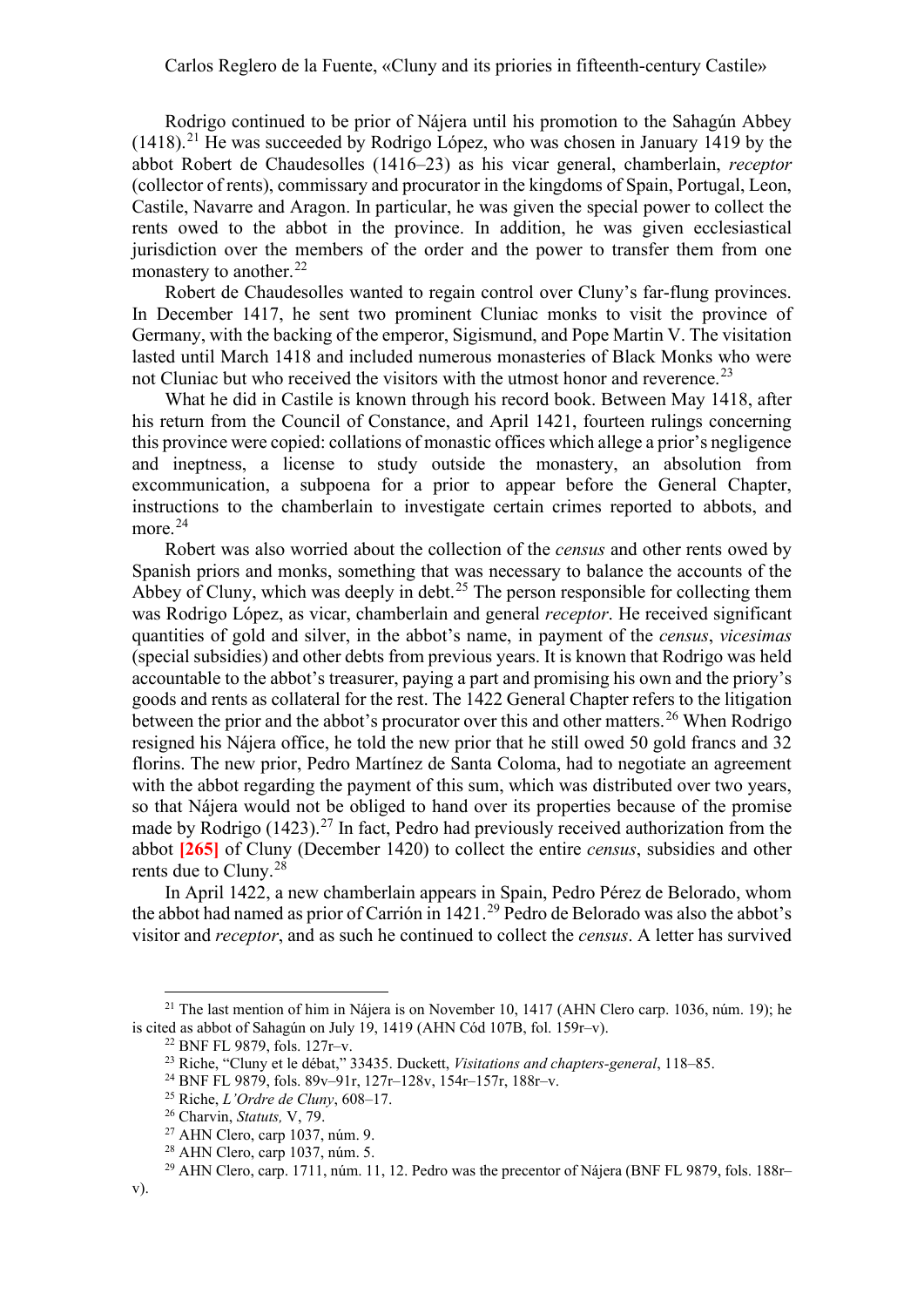in which the prior of Villaverde recognizes that he owes 30 florins or 1,500 *maravedíes* corresponding to the years 1422, 1423, and 1424. $30$ 

# *Early rebellions against Cluny and the first priories to break away: Jean de Bourbon's attempted reform*

During the long tenure of the elderly Abbot Odon de la Perrière (1423–56),<sup>[31](#page-5-1)</sup> Cluny suffered its first definitive loss of a Hispanic priory (Budiño), as well as the rebellion of Carrión, which for centuries had been the seat of the chamberlain for the Iberian Peninsula. It was the start of the dissolution of the Cluniac province of Hispania, even though the chamberlains of Cluny continued to perform their duties during this period and maintained contact with the abbey.

Budiño had been involved in a long dispute with the bishop of Tuy concerning exemption. This led to the priory's economic ruin and to its coming under the power of various cardinals.<sup>[32](#page-5-2)</sup> In 1392 it was ruled by an incapable monk from another order and was destroyed by wars and inept management.<sup>[33](#page-5-3)</sup> In the end, the cathedral of Tuy prevailed, and on June 1, 1435, Pope Eugene IV merged Budiño with the chapter of Tuy in order to increase the rents.<sup>[34](#page-5-4)</sup>

Much more serious was the rebellion of Pedro de Belorado, the prior of Carrión. In 1421, he acted as the Abbey of Cluny's visitor during the General Chapter, a role that demonstrates his prestige.<sup>[35](#page-5-5)</sup> He was Cluny's chamberlain in Spain at least between 1422 and 1424. This later caused a dispute with the abbot over the quantities collected in his name and that were owed to him. In 1431, Pedro de Belorado's successor as chamberlain claimed that the sum of 370 Aragonese florins was still owed to Cluny; the dispute had by that point been going on for over two years, during which time Gómez de Benavides, an important lord in the region and the monastery's advocate, had prevented payment.<sup>[36](#page-5-6)</sup>

Pedro de Belorado was also chaplain to King John II of Navarre,<sup>[37](#page-5-7)</sup> the head of one of the factions that disputed control over the kingdom of Castile at this time.<sup>[38](#page-5-8)</sup> In February 1427, this king acted as judge in the dispute between the priors of Carrión and the lords of Frómista concerning jurisdiction over the district of San Martín in Frómista.<sup>[39](#page-5-9)</sup> The **[266]** compromise reached had to be ratified by the pope, and for even greater security, the envoy had to pass through Cluny on his way to Rome in order to get the abbot's consent. [40](#page-5-10) This demonstrates that Carrión still acknowledged Cluny's authority, although it was considered secondary to that of Rome.

In 1428, Pedro de Belorado was excommunicated by the abbot of Cluny for failing to attend the General Chapter and to provide any excuse for his absence. He was similarly punished at all subsequent Chapters until his death. [41](#page-5-11) However, the pope named Pedro abbot of Carrión in the final years of his life, and he figures as such in the monastery's necrology.<sup>[42](#page-5-12)</sup> Gonzalo Martínez de Cervatos, the new prior, was excommunicated for the

<span id="page-5-0"></span><sup>30</sup> AHN Clero, leg 5351 (6 April 1424).

<sup>31</sup> Valous, "*Cluny* (Abbaye et Ordre de)," 104–5.

<sup>32</sup> Reglero, *Amigos exigentes*, 123, 127–28.

<sup>33</sup> Charvin, *Statuts,* IV, 309–10.

<sup>34</sup> Galindo Romeo, *Tuy en la baja Edad Media*, 83.

<sup>35</sup> Charvin, *Statuts,* V, 70.

<span id="page-5-10"></span><span id="page-5-9"></span><span id="page-5-8"></span><span id="page-5-7"></span><span id="page-5-6"></span><span id="page-5-5"></span><span id="page-5-4"></span><span id="page-5-3"></span><span id="page-5-2"></span><span id="page-5-1"></span><sup>&</sup>lt;sup>36</sup> AHN Clero, leg. 5344 (June 9–10, 1431). The prior of Carrión had sent his accounts to the abbot. who determined that he was owed the above-mentioned number of florins.

 $37$  AHN Clero leg. 5328 (July 1422) and AHN Clero, leg 5342 (February 21, 1427).

<sup>38</sup> Benito Ruano, *Los infantes*.

<sup>39</sup> Pérez Celada, "Conflictos jurisdiccionales," 174–85.

<sup>40</sup> AHN Clero leg. 5342 (February 21, 1427).

<span id="page-5-11"></span><sup>41</sup> Charvin, *Statuts,* V, 95, 109, 117, 138, 152.

<span id="page-5-12"></span><sup>42</sup> AHN Clero, carp. 1713, núm. 13 (August 6, 1437). *Necrologio*, fol. 7v.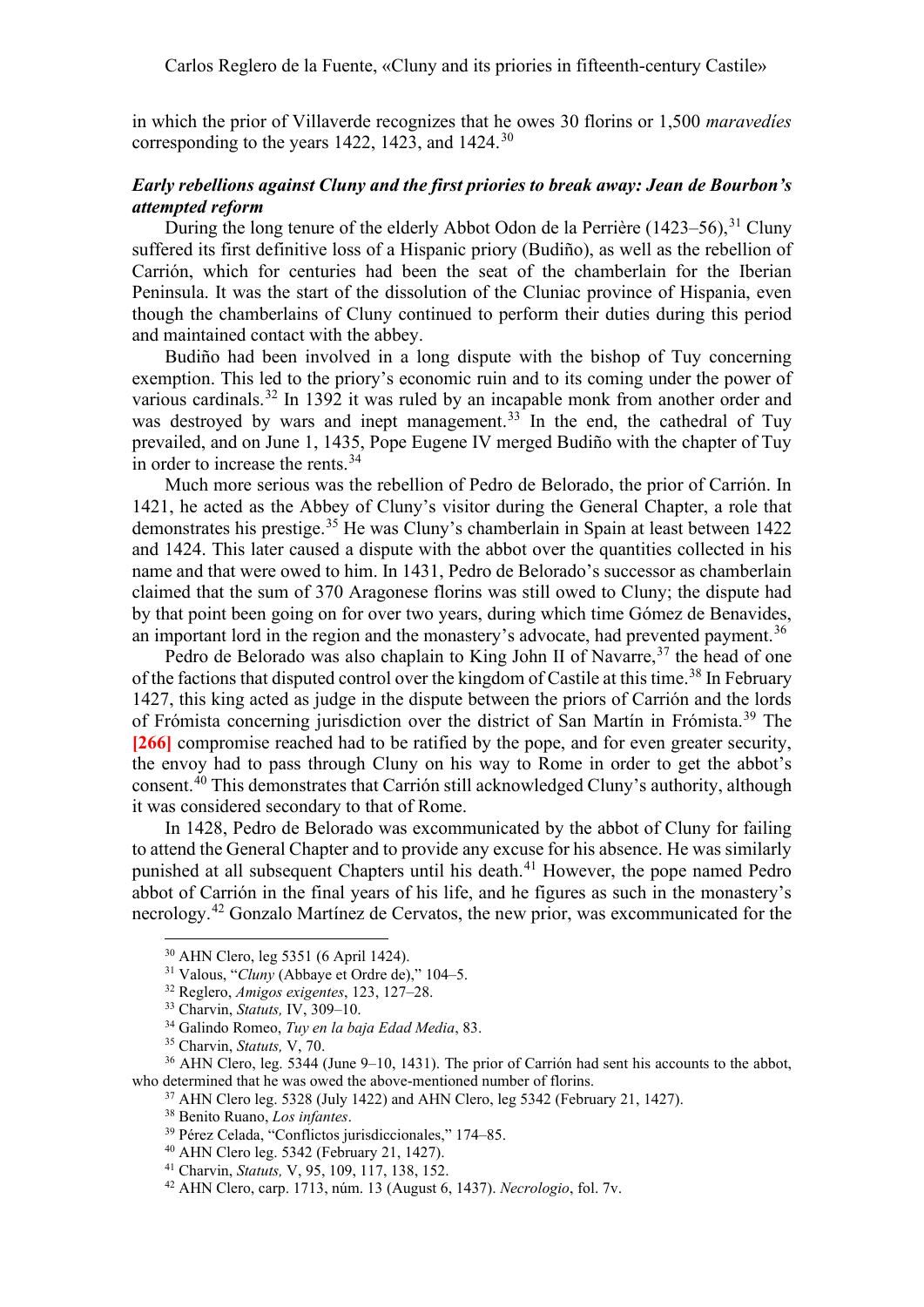same reason, in addition to the fact that he claimed to be an abbot (1443), as did his successor, Pedro de Tosantos.<sup>[43](#page-6-0)</sup> Gonzalo had been named abbot of Carrión in a papal bull issued by Eugene IV (June 4, 1438).<sup>[44](#page-6-1)</sup>

Carrión's rebellion also affected the priory of San Román de Entrepeñas. In 1442, a dispute over this monastery between three monks was heard by the apostolic judges, <sup>[45](#page-6-2)</sup> at which time Gonzalo took the opportunity to press for a union with Carrión. On November 10, 1446, Eugene IV proceeded with San Román's definitive annexation, ordering that two priests be kept there to serve the church and pay the *census* to Cluny. [46](#page-6-3) San Román did not lose its status as a Cluniac priory, but it did fall under the authority of an abbot who did not obey Cluny.

The problems continued after the death of Abbot Odon and under his successor, Jean de Bourbon (1456–80). In 1458, the monastery of San Miguel de Zamora, which was a priory of Marcigny, was made dependent on San Benito de Valladolid. This was arranged by the prior of San Benito and Pedro de Lagartos, the last Cluniac prior of Zamora (February 4, 1457), and ratified by Nicholas V (June 13, 1458). $47$ 

Several of Odon's documents that relate to Castile have survived. Most importantly, there is one showing that he intervened in the annexation of the monastery of Santa Ágata in Ciudad Rodrigo to that of San Vicente in Salamanca, at the petition of the latter's prior, who claimed that the rents his monastery collected were meager and that this could be remedied by receiving those of the monastery in Ciudad Rodrigo, which in any case was vacant and in poor condition (May 23, 1450).<sup>[48](#page-6-5)</sup>

Odon's early years had coincided with the activity of the last-known chamberlain for the Hispanic kingdoms. This was Alfonso, prior of San Boal del Pinar, a small monastery inhabited by only the prior and one other monk, and only part of the time. Like his predecessors, Alfonso was in addition to chamberlain also a visitor, *receptor* of the rents owed to Cluny, and Vicar General of the order in Spain. He was chamberlain from at least 1429, having succeeded Pedro de Belorado. It was Alfonso who in June 1431 demanded the amounts owed to Cluny from the prior of Carrión, which the latter had collected in his name.<sup>[49](#page-6-6)</sup> In July 1433, [267] he examined and authorized, in his role as the abbot's vicar and chamberlain, an important exchange of ecclesiastical properties arranged by the prior of Salamanca, which was ratified by Abbot Odon in November that same year.<sup>[50](#page-6-7)</sup> Finally, in December 1433, he authorized another exchange by the prior of Jubia.<sup>[51](#page-6-8)</sup> The prior of San Boal was appointed visitor for Spain by the General Chapter between 1430 and 1439, and again in 1445, 1446 and 1449, although it is not certain that it was the same individual who was appointed for all of these years (i.e., leadership of this priory may have changed hands). Regardless, the fact of being named visitor did not prevent the prior's excommunication in 1445, 1446 and 1449, as a result of not attending the Chapter. This is evidence that those who appointed the visitors often simply repeated the choice of the previous year and that the collection of rents for Cluny in Spain was a thankless job

<sup>43</sup> Ibid.*,* V, 196, 206, 215, 238, 254, 260, 283, 293, 300, 310, 312, 322.

<span id="page-6-1"></span><span id="page-6-0"></span><sup>44</sup> AHN Clero carp. 1713, núm. 17

<sup>45</sup> AHN Clero leg. 5344 (November 16, 1442).

<sup>46</sup> Ruiz Asencio, Ruiz Albi and Herrero Jiménez, *Colección Entrepeñas*, 199–203.

<sup>47</sup> Zaragoza Pascual, *Generales*, I, 136–37. AHN Clero leg. 8349 (September 16, 1458).

<sup>48</sup> AUPSA CSV carp. pergaminos, núm. 10

<sup>49</sup> AHN Clero, leg. 5344 (June 9–10, 1431).

<span id="page-6-8"></span><span id="page-6-7"></span><span id="page-6-6"></span><span id="page-6-5"></span><span id="page-6-4"></span><span id="page-6-3"></span><span id="page-6-2"></span><sup>&</sup>lt;sup>50</sup> He hands over two villages to the city council of Salamanca in exchange for an annual rent of 80, plus 200 florins for repairs to the monastery (AUPSA CSV, caja 144, núm. 24).

<sup>51</sup> AHN Cód 63B, núm. 55.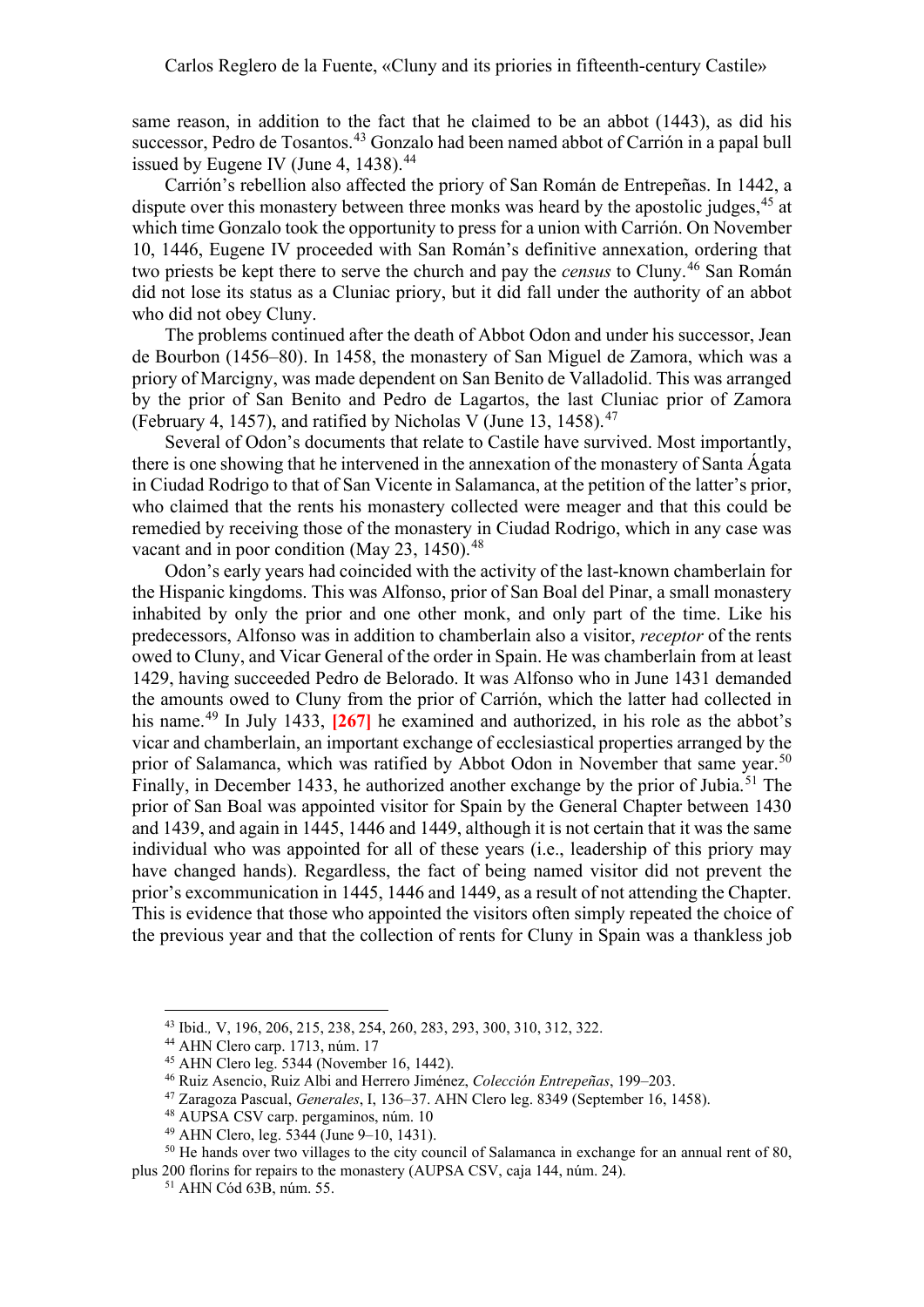that, from the perspective of the abbey, rarely produced satisfactory results due to the difficulties involved. [52](#page-7-0)

The bachelor Juan Sánchez de Hortigosa, prior of Salamanca (from at least 1456 to 1465), was another monk whose problems stemmed from similar causes. The letter he wrote in April 1458 to the new abbot of Cluny, Jean de Bourbon, has survived. In it, he recounts that he had sent a smaller amount than required because of his inability to collect more. This had resulted in his excommunication and recall to Cluny. The prior alleges that he cannot make the journey due to the harshness of the winter and writes that he is sending his fellow monk with a bill of exchange worth 50 écus. He also explains the poor state of his priory and refers to a lawsuit with a Cistercian abbot who had a bull to annex the monastery to his own. The prior of Salamanca thus requested a new appointment letter, since the one given him by Abbot Odon was not valid for reasons now unknown. Finally, he explains the lamentable state of the order in the Crown of Castile, stressing that if visitors and reformers were not sent, Cluny's priories there would soon be lost and the order would disappear in Spain.<sup>[53](#page-7-1)</sup>

Jean de Bourbon tried to re-establish the authority of the order in the provinces of England and Spain, for which task he appointed special procurators and visitors in 1458. In England, these efforts came to nothing, due to a lack of support from the king. In Spain, however, a visitation did take place in 1459, perhaps with the support of the Castilian monarch, whom Abbot Jean had addressed through the prior of Salamanca (even though by April 1458 he had still not managed to speak directly with him).

The visitors' reception ceremony is described in detail in the *definitiones* of 1460, whereas the spiritual state and temporal administration of the monasteries (alienation, debts) is hardly dealt with at all. This is because there was a desire to leave a record of the fact that these priories obeyed the letters of the abbot of Cluny and recognized his authority, including the right of visitation. Other areas of concern for the visitors were respect for Cluny's dress code, the proper celebration of liturgy and correct behavior in the dormitory, refectory and cloister, as this was what differentiated Cluniac monks from those of other orders. [54](#page-7-2)

**[268]** Despite its limitations, the visitation provided temporary assurance of the recognition of the abbot's authority and of his right to collect the annual *census* and other rents. A list has survived with the amounts claimed by Cluny from its Hispanic priories according to the three *vicesimas* and three increases approved by the General Chapter (1459) and authorized by the pope (October 6, 1459).<sup>[55](#page-7-3)</sup> The list includes all the priors and some of the officials of Nájera, Carrión, Dueñas, Villafranca, Jubia and Villaverde. The amount demanded totaled 335 florins and 121.5 francs, including some rents from priories such as Zamora and Budiño, which no longer belonged to Cluny.

#### *From commendatory abbots to the Congregation of San Benito de Valladolid*

Jean de Bourbon's reforms were hampered by the wars that broke out in France and Castile in the following decades. The Hispanic priors hoped to evade the authority of the abbot and the General Chapter, looking to the pope for protection. However, between 1488 and 1490, Abbot Jacques d'Amboise (1481–1510) still ratified two agreements

<span id="page-7-0"></span><sup>52</sup> Designations of visitor: Charvin, *Statuts,* V, 110, 112, 119, 139, 153, 185, 191, 216, 241, 256. Excommunications: Ibid., 215, 238, 254.

<sup>53</sup> BNF FL 5461, fol. 67.

<sup>54</sup> A detailed analysis of this visit: Reglero, "*Cum reverentia*."

<span id="page-7-3"></span><span id="page-7-2"></span><span id="page-7-1"></span><sup>55</sup> Caillet, "Décadence de l'Ordre de Cluny," 203, 221. Riche, *L'Ordre de Cluny,* 614–15. The amounts solicited: Sáez, *Demostración histórica,* 358–59.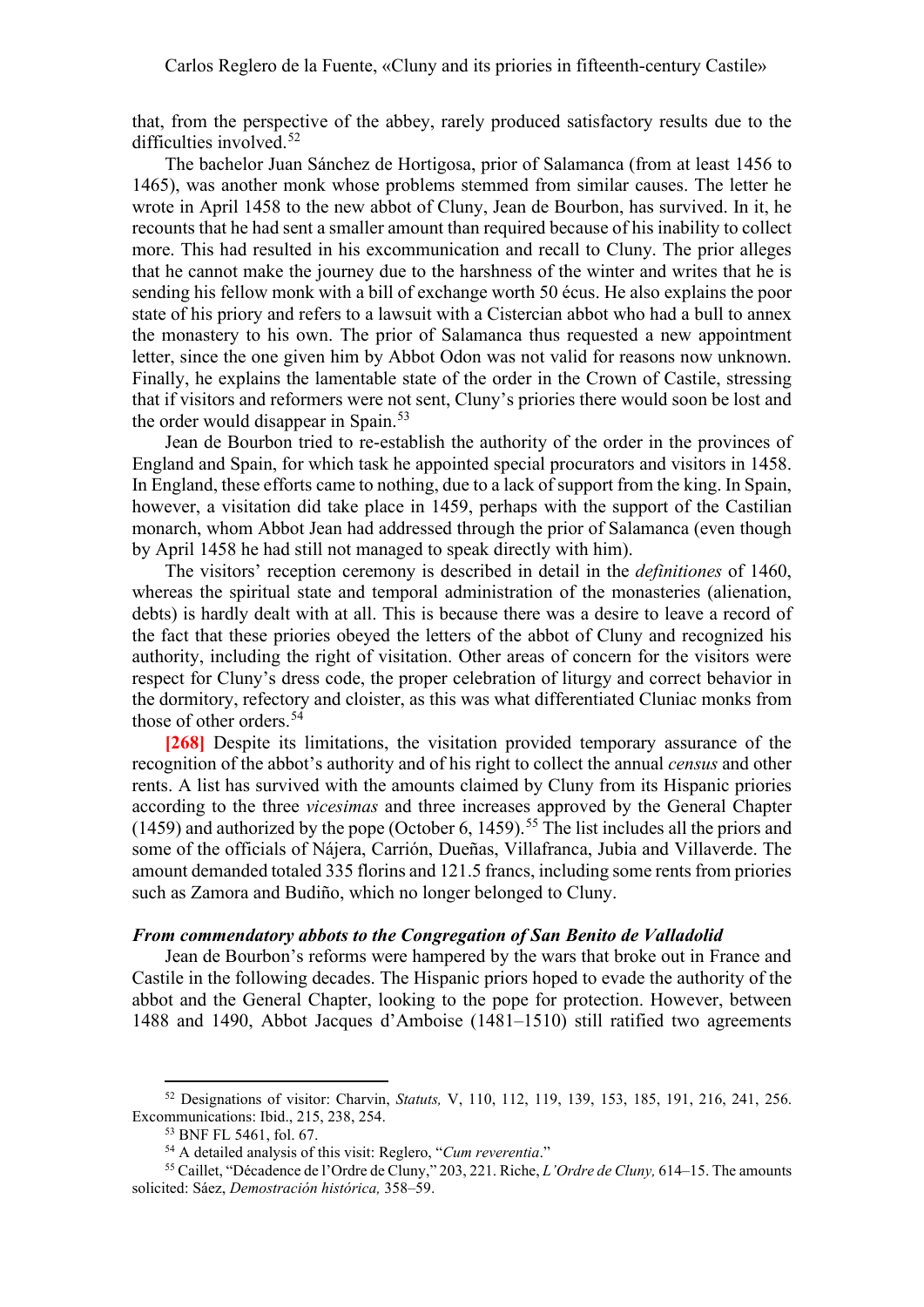between the priory and the city council of Salamanca. [56](#page-8-0) All this coincided with the growing tendency for monasteries to be conceded to cardinals and other ecclesiastics in *commendam*. Most Castilian priories were incorporated into the Congregation of San Benito de Valladolid or annexed to one of its monasteries, although Villaverde and Villafranca were handed over to foundations sponsored by local lords (see the following table). This process was backed by the Catholic Monarchs, who wanted to reform the monasteries and wrest control over them from foreign powers or commendatory abbots (cardinals, etc.).<sup>[57](#page-8-1)</sup> In the case of the Cluniac priories, the French wars undoubtedly played a part, since the Abbey Cluny was in the kingdom of France. The cases of the two most important monasteries will be explained below in greater detail.

When Carrión was recognized as an exempt abbey, Eugene IV reserved the papal right to its provision. Nevertheless, when Carrion's first abbot, Pedro de Belorado, died, its monks elected Gonzalo, until then prior of San Román de Entrepeñas. He managed to get the pope's confirmation by paying 200 gold florins as common service.<sup>[58](#page-8-2)</sup> This situation was repeated in July 1461, two years after the reception of the Cluniac visitors. In this instance, the one elected was Pedro, the prior and almoner, who was confirmed by Pius II.<sup>[59](#page-8-3)</sup> However, in 1470, Paul II opted to give the abbotship to Pedro de Mendoza, the bishop of Sigüenza and the future cardinal, as perpetual administrator  $(1470-84)$ ;<sup>[60](#page-8-4)</sup> Mendoza, in turn, left the office to a relative, Luis Hurtado de Mendoza (1484–1507).<sup>[61](#page-8-5)</sup>

Carrión continued to be considered a Cluniac monastery during all this time, though not subject to the abbot or the General Chapter. When it was necessary to ratify an alienation or the transfer of goods between the abbot's and the convent's estates, the license was [269] solicited from the pope, not from Cluny.<sup>[62](#page-8-6)</sup> This did not prevent the prior (not the abbot) of Carrión from being commissioned by the abbot of Cluny to validate an exchange of properties in 1488.<sup>[63](#page-8-7)</sup> In 1507 another Mendoza, Martín, son of the Duke of the Infantado, alleged that Carrión was a Cluniac priory in order to invalidate the incorporation of the monastery into the Congregation of San Benito de Valladolid, but he was unsuccessful. **[270]** Although there were still commendatory abbots until 1524–27, the monastery's community was made up of reformed monks from Valladolid from 1507– 9 onwards. [64](#page-8-8)

The separation of Nájera, the other great Cluniac priory in Castile, from Cluny was a long process. In May 1486, the prior, Gonzalo de Cabredo (or de Vergara), who had been promoted by Callixtus III thirty years before, died. The monks chose to replace him with Pablo Martínez de Uruñuela, their infirmarer and treasurer; the abbot of Cluny named Diego de Garnica; and Pope Innocent VIII handed the priory over to his vicechancellor, Rodrigo Borgia. Pablo and Rodrigo negotiated an agreement whereby Pablo would pay Rodrigo an annual pension of 350 ducats in exchange for Rodrigo's renouncing his claim to the priory. This allowed the pope to confirm Pablo.<sup>[65](#page-8-9)</sup>

<sup>56</sup> AUPSA CSV, caja 144, núm. 14; caja 157, núm. 37.

<sup>57</sup> García Oro, *Reforma de los religiosos*, 31–33.

<sup>58</sup> AHN Clero carp. 1713, núm. 16, 17. Hoberg, *Taxae,* 338.

<sup>59</sup> AHN Clero carp. 1714, núm. 17, 18.

<sup>60</sup> AHN Clero carp. 1715, núm. 2.

<span id="page-8-5"></span><span id="page-8-4"></span><span id="page-8-3"></span><span id="page-8-2"></span><span id="page-8-1"></span><span id="page-8-0"></span><sup>61</sup> AHN Clero leg 5339 (12 March 1484). Ruiz Asencio, Ruiz Albi and Herrero Jiménez, *Colección Entrepeñas*, 204–6.

<span id="page-8-6"></span> $62$  The properties of Toro: AHN Clero leg. 5345 (25 January 1444; 7 August 1449). Paul II ratified the transfer of the rents of the abbot's estate to that of the convent in 1468 (AHN Clero carp. 1714, núm. 21).

 $^{63}$  AUPSA CSV, caja 144, núm. 14.<br> $^{64}$  García Oro and Portela, Los monasterios, 293-94, 298-303, 303-6.

<span id="page-8-9"></span><span id="page-8-8"></span><span id="page-8-7"></span><sup>&</sup>lt;sup>65</sup> Cantera, "Viaje a Roma," 325–27. The designation: AHN Cód 108B, fol. 200r–203r. The pension: AHN Cód 108B, fol. 242r–v. The quantity was considerable, since the priory did not bring in more than 900 florins annually.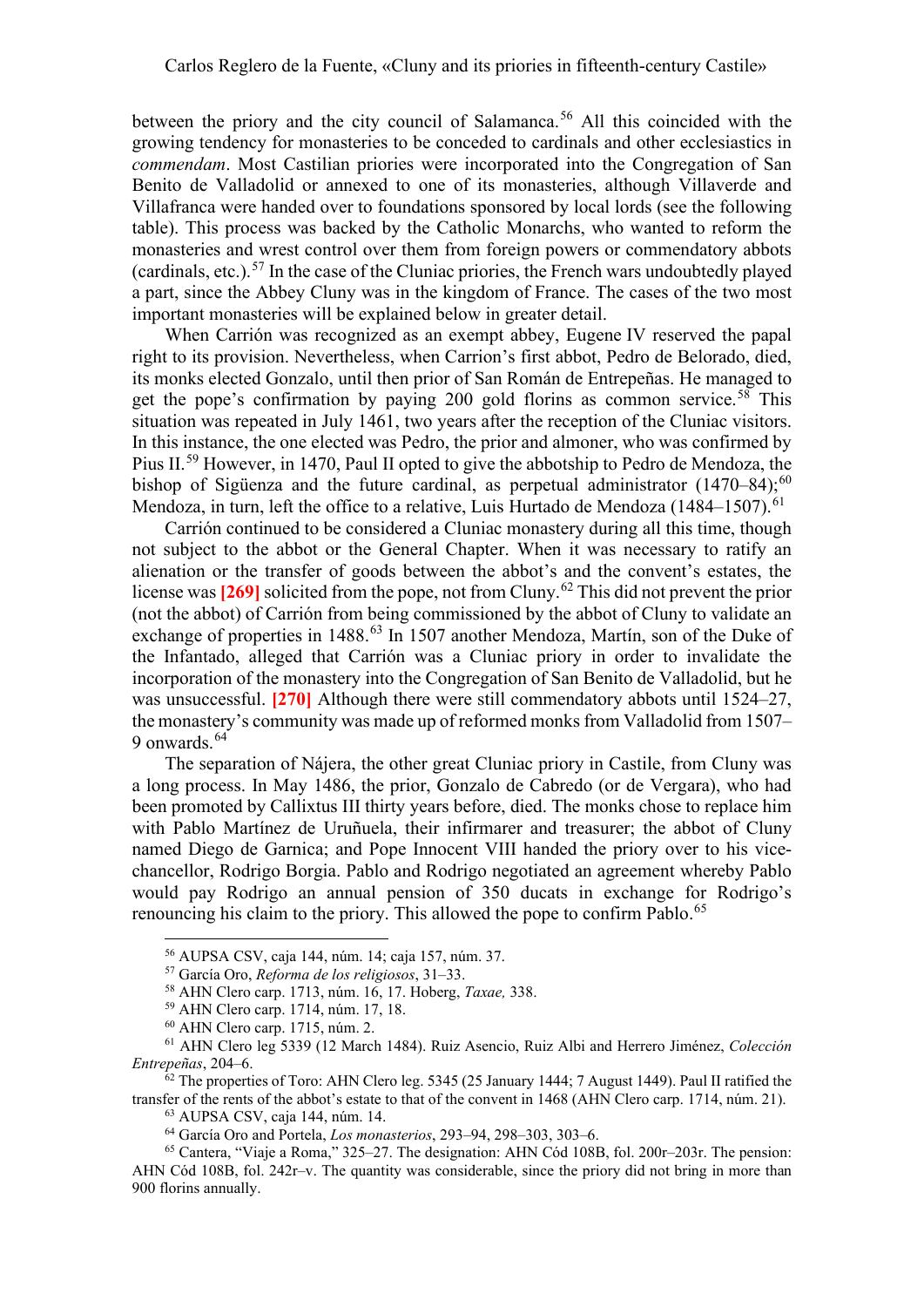The relationship of the prior with the powerful Rodrigo Borgia led to Pope Innocent VIII removing Nájera from the jurisdiction of Cluny and elevating it to the level of an abbey (1490). He cited the importance of the town of Nájera, the large number of monks (between 20 and 25), its status as a royal pantheon, but especially the multiple inconveniences of its belonging to Cluny, a monastery 20 or more days away, in a different kingdom with another language. The monks were obliged to profess in Cluny, which was difficult because of the distance and the wars; it was dangerous to attend their General Chapter; and what was more, some monks who were sent there abandoned monastic life. The visitations, far from improving life in the monastery, had become an intrusion that disturbed the peace of the priors and the monks, because the monks who made the visitations were not "discreet". All of this was done at great expense, which could have been better employed for divine worship. Even so, the measure was temporary, to last only for as long as Rodrigo and Pablo should live, and Nájera maintained the right to claim the privileges of the Order of Cluny.<sup>[66](#page-9-0)</sup>

Separation from Cluny offered the Catholic Monarchs the opportunity to reform the monastery and include it in the Observance of Valladolid. In 1496, some chapters were promulgated concerning the administration, the liturgy and the monks' way of life. This entailed breaking with the customs of Cluny and adopting those of San Benito de Valladolid. Thus, the division of the monastery's income between the abbot, the convent and the offices was abolished, and the divine office was notably reduced. [67](#page-9-1) Pedro de Nájera, abbot of Valladolid, ex-Cluniac monk of Nájera, Salamanca and San Boal, [68](#page-9-2) forced an agreement on Nájera's inclusion in the Congregation (1502–3). The permanent exemption from Cluny would be negotiated, but Pablo and the monks who so wished would be allowed to leave the monastery and live under obedience to the pope and the abbot of Cluny. The astute abbot of Nájera relented with the monarchs in Castile, but in Rome, he negotiated the ceding of the abbotship to his nephew, Fernando Marín. Julius II handed the abbey over to the latter (1505) and exempted Nájera from the jurisdiction of San Benito de Valladolid, claiming that it was subject to the jurisdiction of Cluny. After much dispute, the Catholic King, Fernando, managed to get Julius II and Leo X to put a definitive end to the Cluniac Order in Nájera and unite the monastery **[271]** to Valladolid (1513). The Cluniac monks of Nájera retired to San Jorge de Azuelo, where they could continue their Cluniac way of life, but they were not allowed to admit new monks. [69](#page-9-3)

## **Being Cluniac in fifteenth-century Castile**

At the start of the fifteenth century, the province of Hispania had 21 monasteries directly dependent on Cluny, Marcigny or La Charité-sur-Loire, of which 15 were in Castile. In addition, Carrión had at least one dependent priory, San Lorenzo de Villalpando.<sup>[70](#page-9-4)</sup> There were approximately 58 monks in the Castilian priories.<sup>[71](#page-9-5)</sup> For these monasteries and these monks, what did being Cluniac mean?

<sup>66</sup> AHN Cód 108B, fol. 304r–309r. Cantera, "Viaje a Roma."

<sup>67</sup> Pacheco, *Política española*, 26–40. Cantera, "Incorporación de Nájera," 514–15.

<sup>68</sup> Zaragoza Pascual, *Generales*, II, 38–39. Velasco Bayón and others, *Colección Cuéllar*, II, 1482.

<sup>69</sup> Cantera, "Incorporación", 516–28.

<span id="page-9-5"></span><span id="page-9-4"></span><span id="page-9-3"></span><span id="page-9-2"></span><span id="page-9-1"></span><span id="page-9-0"></span><sup>70</sup> AESI-A, FC, C-11 (49-2), núm. 43. AHN Clero carp. 1714, núm. 8. AHN Clero, carp. 1714, núm. 20.

<sup>71</sup> Charvin, *Statuts,* IV, 306–11.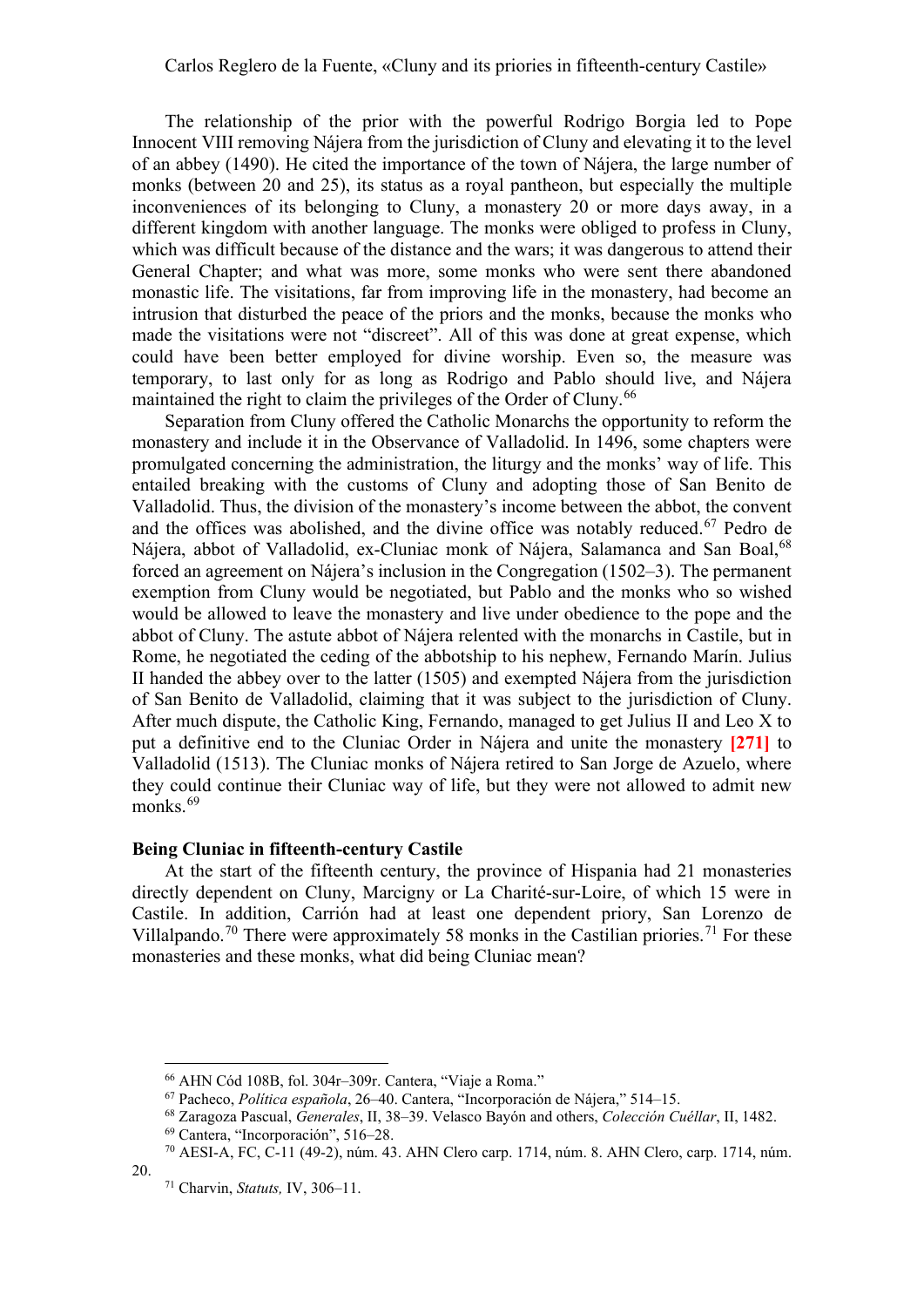#### *The disappearance of the instruments of control*

The appointment of priors had been a key prerogative of the abbot of Cluny, which, over the course of the fourteenth century, was gradually assumed by the pope. This continued into the fifteenth century, though not without pushback, until the pope was interfering in all the monasteries. It is therefore not surprising that the priors of Nájera and Carrión should say that their positions were "by the grace of God"<sup>[72](#page-10-0)</sup> and "by the Holy" Church of Rome."[73](#page-10-1)

Pombeiro was handed over by Benedict XIII to Gonzalo de Ponte, presbyter of the Order of Saint Benedict (1406),<sup>[74](#page-10-2)</sup> and by Callixtus III to Velasco de Sarrea (1457), who, after professing at the Augustine monastery of Sarrea, had moved to the Benedictine monastery of Samos.[75](#page-10-3) Pombeiro had become vacant after Callixtus III transferred its prior to Villafranca (1456), which was also a Cluniac monastery. [76](#page-10-4) This pope gave Nájera first to Martín Sánchez de Arenzana, Nájera's claustral prior, and later to Gonzalo de Cabredo, a monk from San Millán de la Cogolla (1456), which led to a dispute. [77](#page-10-5) Paul II gave the priory of Burgos to Juan Rodríguez, a monk from Dueñas (1467). [78](#page-10-6) Sixtus IV confirmed Juan de la Serna, a monk from Carrión, as prior of Salamanca, without him having to leave the San Pedro de Montes Abbey (1480).<sup>[79](#page-10-7)</sup>

In some cases, the abbot of Cluny or the prior of Marcigny exercised their right of provision, but their appointee was replaced if a papal candidate was named. Perhaps they limited themselves to complying with a letter of expectations awarded by the pope. Thus, in 1447, Sancho González de Samaniego, a professed monk of the Order of Cluny, took possession of the priory of Zamora by virtue of a letter from the prior of **[272]** Marcigny. However, four years later, this did not prevent the priory from being handed over four years later to Pedro de Lagartos, a monk from Sahagún, by the apostolic executor judge. $^{\rm 80}$  $^{\rm 80}$  $^{\rm 80}$ 

In 1421, Abbot Robert declared that he had promoted Pedro Pérez de Belorado to the position of prior of Carrión. It must have been only a formality, as Pedro had to pay the papal sub-collector for his benefice (1424), despite claiming that he had not been appointed by the pope but by the abbot of Cluny (1422). In fact, in 1419, Pedro Pérez de Belorado and Pedro Martínez de Santa Coloma, monks of Nájera, had pleaded with the pope to transfer them to another Benedictine monastery, complaining that many pilgrims passed through Nájera on their way to Santiago.<sup>[81](#page-10-9)</sup> However, this did not prevent Pedro de Belorado from accepting the priorship of another priory along the Way of Saint James or Pedro de Santa Coloma from doing the same in Nájera in 1422.<sup>[82](#page-10-10)</sup>

Although the abbot of Cluny could not choose priors, he did name several officials at the monasteries of Carrión and Nájera during the first half of the fifteenth century. Several of Robert de Chaudesolles's registration letters refer to the appointment,

<span id="page-10-3"></span><span id="page-10-2"></span><span id="page-10-1"></span><span id="page-10-0"></span><sup>72</sup> In Nájera from 1402 (AHN Clero carp 1035, núm. 5). In Carrión from 1415 (AHN Clero carp. 1709, núm. 18)

<sup>73</sup> Nájera en 1431: AHN Cód 107B, fol.217r–226v. Carrión: AHN Clero leg 5341 (January 23, 1443).

<sup>74</sup> Beltrán de Heredia, *Bulario Salamanca*, I, 603.

<sup>75</sup> Rius, *Regesto Calixto III*, II, 480–81.

<sup>76</sup> Ibid., II, 202.

<sup>77</sup> Ibid., II, 222, 236.

<sup>78</sup> Beolchini, Pavón and García de Cortázar, *Documentación medieval*, 261.

<span id="page-10-7"></span><span id="page-10-6"></span><span id="page-10-5"></span><span id="page-10-4"></span> $79$  AUPSA CSV carp. pergaminos, núm. 12. This system of providing benefices was accepted because it benefited the monks of the kingdom, even though they belonged to another Order. The last Cluniac prior in Castile of French origin was Mosen Beltrán de Sant Bassyl, doctor in decrees (Carrión, 1403): Palacio, *Colección San Zoil*, II, 37. AHN Clero leg. 5342 (July 25–27, 1403).

<sup>80</sup> AHN Clero leg. 8349 (November 18, 1447) and AHN Clero carp. 3581, núm. 1 (May 7, 1451).

<sup>81</sup> BNF, FL 9879, fols. 188r–v. AHN Clero leg. 5328 (July 1422). AHN Clero leg 5345 (April 28,

<span id="page-10-10"></span><span id="page-10-9"></span><span id="page-10-8"></span><sup>1424).</sup> Ruiz de Loizaga, *Documentación Calahorra-Logroño*, 135–36.

<sup>82</sup> AHN Cód 107B, fols.193r–194v.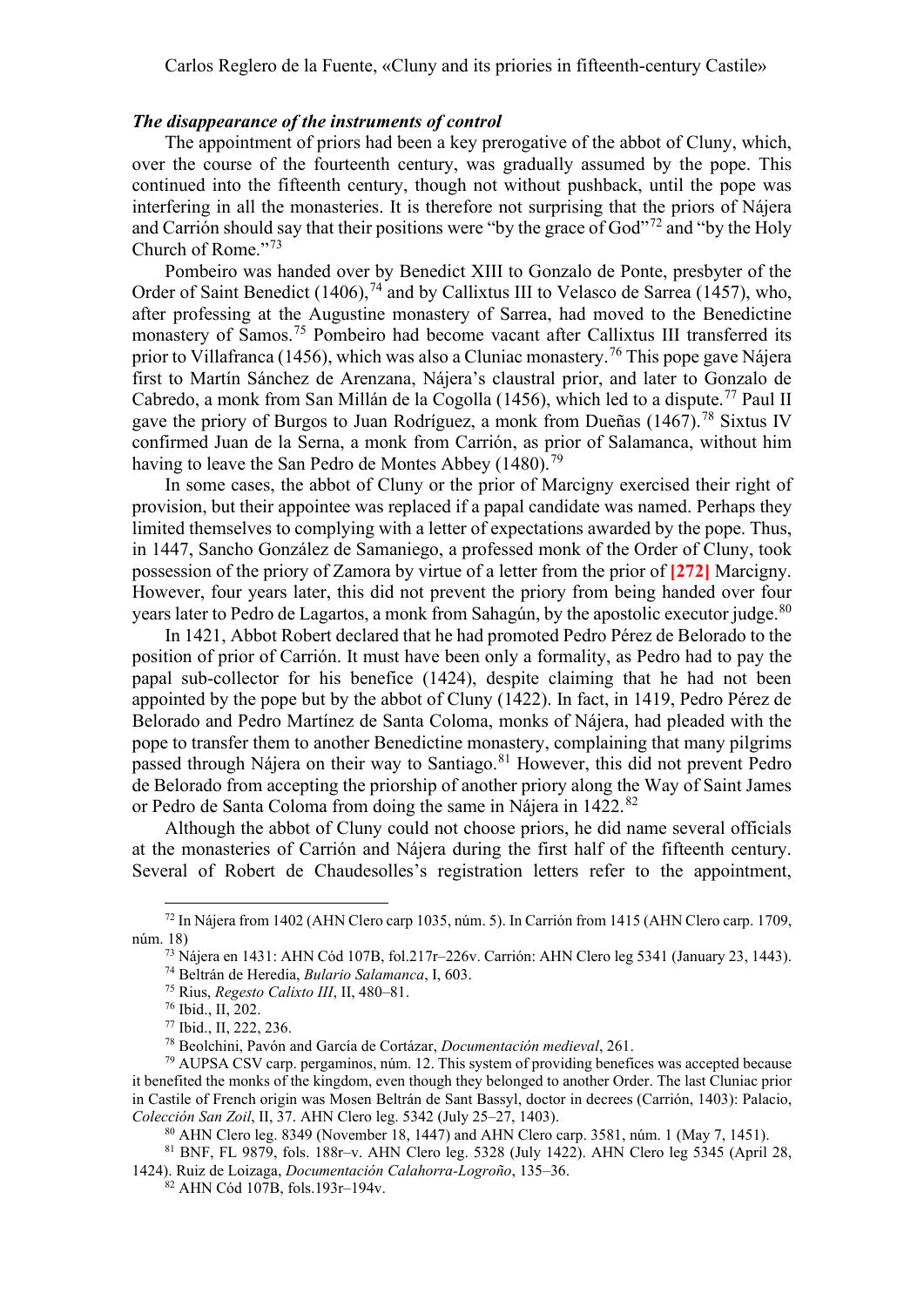confirmation or removal of these officials between 1418 and 1421: the almoner of Carrión, the cantor of Carrión, the almoner of Nájera, the precentor of Nájera, [83](#page-11-0) even the sacristan of Frómista, a secular cleric who served this ancient priory.<sup>[84](#page-11-1)</sup> There are records of a conflict between the abbot of Cluny and the prior of Nájera as a result of this (1444– 48), which the General Chapter was asked to resolve; additional registers refer the abbot's appointment of the infirmarer in Nájera (1448), after he promoted the previous one to the position of prior of Salamanca.<sup>[85](#page-11-2)</sup>

A second means of controlling the priories had been the chamberlains. We only know the names of four of them from the fifteenth century: Rodrigo (1400–18) and Rodrigo López (1419–21), both priors of Nájera; Pedro Pérez de Belorado, prior of Carrión (1422– 24), and Alfonso, prior of San Boal del Pinar (1431–33). Their powers, detailed in a letter from Abbot Robert (1419), were broad: to administer vacant priories and deaneries; to collect the *census* and other rents or economic rights belonging to the abbey; to absolve from excommunications due to non-payment; to move the monks from one house to another within the province or send them to Cluny, depending on their offences; to exercise ecclesiastical jurisdiction over the members of the order; and to act as the abbot's vicar. [86](#page-11-3) However, most of their activity that we know of from the extant documents related to the collection of the abbey's rents and *census*. The office is not mentioned again after 1433, although in 1458 the prior of Salamanca was exercising the same functions.<sup>[87](#page-11-4)</sup> The office lost importance as its duties were reduced to those of the abbot's procurator, a rent collector.

A third element of control was the visitors. The General Chapter stopped appointing them between 1402 and 1408, for reasons unknown. They began to be named again in 1409, when Castile and Aragon recognized a pope to whom Cluny had refused obedience. **[273]** In 1411, Benedict XIII designated the prior of Nájera as visitor of the order in Spain.<sup>[88](#page-11-5)</sup> There was no conflict, since Cluny also designated the same prior, in addition to the prior of Carrión, as visitors for the same period. The General Chapter continued appointing visitors until 1514, except for odd years here and there (1434, 1436, 1462). There was a growing tendency to name the same priors or monks year after year, such as the priors of Nájera and Dueñas between 1464 and 1481. This does not mean that they did not act as visitors, at least in the first half of the century: the priors of San Boal and Zamora, visitors between 1431 and 1433, examined the validity of an exchange of properties arranged by the prior of Salamanca.<sup>[89](#page-11-6)</sup> The prior of San Boal, chamberlain from 1431 to 1433, was designated visitor almost every year between 1430 and 1449, while the chamberlain of Salamanca, who wrote the letter to the abbot of Cluny in 1458, was visitor between 1456 and  $1461<sup>90</sup>$  $1461<sup>90</sup>$  $1461<sup>90</sup>$  Juan de Serna, prior of Salamanca, who was the recipient of letters from Jacques II, was visitor in 1488–95 and 1503–5. Everything would seem to indicate that the appointees were in closer contact with Cluny during this period, although not constantly (Juan de Serna died in 1505 but was still named visitor once more).

<span id="page-11-1"></span><span id="page-11-0"></span>Only the 1460 General Chapter took measures concerning the province of Hispania.<sup>[91](#page-11-8)</sup> A letter from Abbot Odon dated June 9, 1438, orders cluniacs in Spain to obey the

<sup>83</sup> BNF FL 9879, fols. 89v-90v, 127v- 128r, 154r, 188r-v.

<sup>84</sup> BNF FL 9879, fols. 90v–91r.

<span id="page-11-2"></span><sup>85</sup> AHN Clero carp. 1038, núm. 3, 4.

<span id="page-11-3"></span><sup>86</sup> BNF FL 9879, fols. 127r–v.

<span id="page-11-4"></span><sup>87</sup> BNF FL 5461, fol. 67.

<span id="page-11-5"></span><sup>88</sup> AHN Clero carp. 1709, núm. 14.

<span id="page-11-6"></span><sup>89</sup> AUPSA CSV, caja 144, núm. 24.

<span id="page-11-7"></span><sup>90</sup> Charvin, *Statuts,* V, 313, 315, 337, 348, 354.

<span id="page-11-8"></span><sup>91</sup> Ibid.*,* V, 339–44.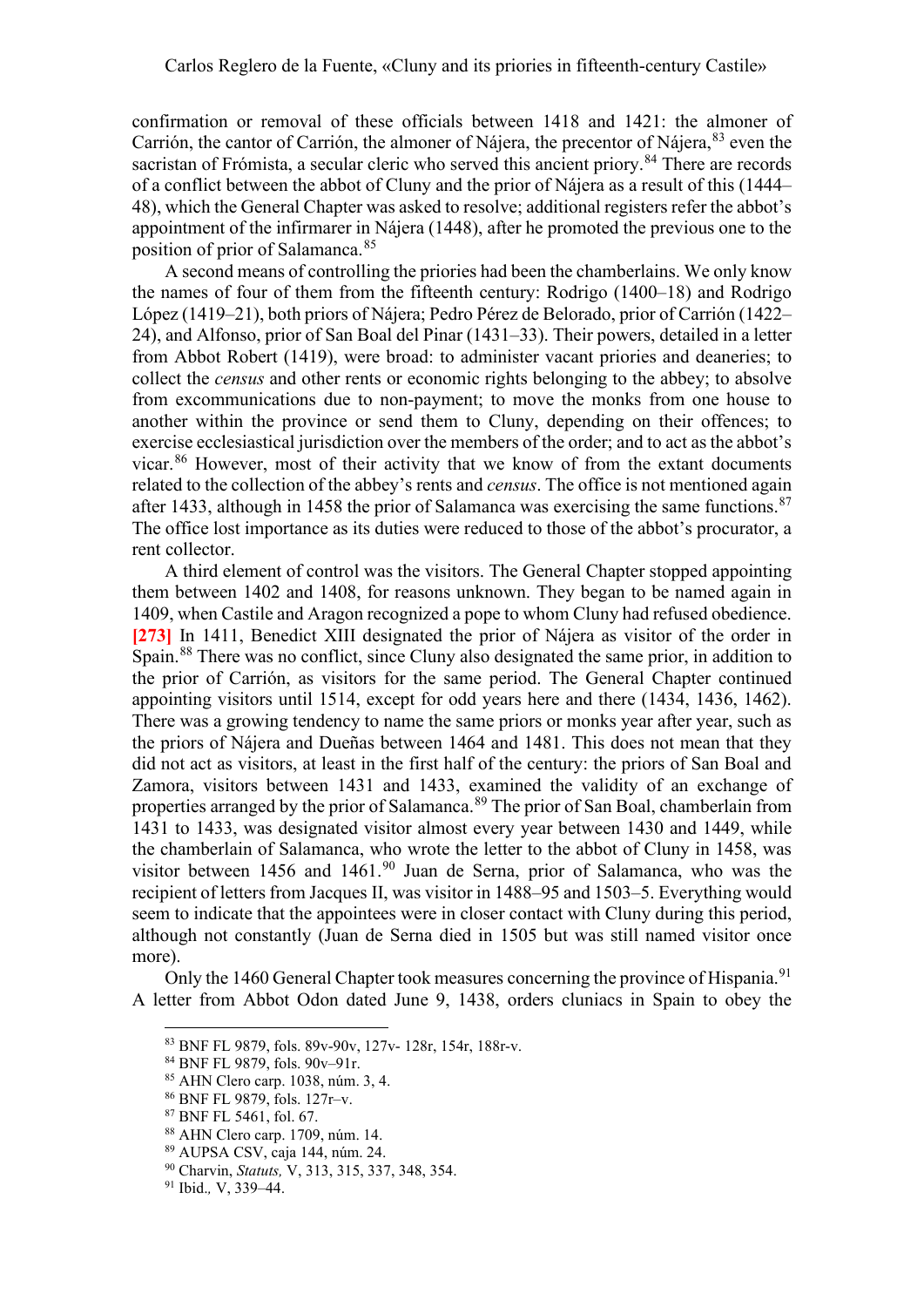appointed visitors and the priors to attend the 1439 General Chapter.<sup>[92](#page-12-0)</sup> However, by 1490, the prior of Nájera considered the visitors, who from time to time passed through his monastery, to be more of a nuisance than an efficient instrument of correction and reform. [93](#page-12-1)

#### *Continuity*

Being a member of the Cluniac Order meant paying the annual *census* and extraordinary taxes. News of delays and non-payment are frequent up until the *definitiones* of 1460. This was a cause for concern for Cluny, given its high level of debt, which explains why the first consequence of the reforms of Robert de Chaudesolles or Jean de Bourbon was the collection of the *census*. [94](#page-12-2) The variety of tributes—among them the *census*, pensions, *vicesimas*, subsidies, and *spolia*—and the extent of the powers given by the abbot to the *receptor* were considerable. To force payment, they could bring the debtors before the abbot or excommunicate them, lifting the excommunication when payment was made. [95](#page-12-3) If the priors had problems paying the *census* on time, [96](#page-12-4) the *receptor* likewise had difficulties paying the abbot the amount due, since he had been unable to collect it. [97](#page-12-5) The annexation of **[274]** monasteries or their liberation from Cluny were initially carried out without affecting the obligation to pay the annual *census*, [98](#page-12-6) although what was especially burdensome was the frequent extraordinary taxes.<sup>[99](#page-12-7)</sup>

Another practice associated with being a Cluniac monastery that was maintained was the prohibition against alienating properties without a license from the abbot or his chamberlain. To do so was to risk incurring the annulment of the sale or exchange; so, when the transaction was important, some buyers asked for it to be authorized by the abbot of Cluny. Several such licenses or ratifications from the abbot or his chamberlain in the fifteenth century have survived.<sup>[100](#page-12-8)</sup> Even so, other monasteries chose to get the pope's confirmation, who was considered to outrank the abbot.<sup>[101](#page-12-9)</sup> While Abbot Odon ratified the annexation of Ciudad Rodrigo to Salamanca in 1450, it was Pope Eugene IV who approved San Román's annexation to Carrión in 1446. The abbot's or pope's

<span id="page-12-5"></span> $97$  Rodrigo López had not paid his debts owed to the abbot after leaving the chamberlainship in Spain, around 1421–23 (AHN Clero carp 1037, núm. 9). Carrión's prior was required to pay 370 florins of the taxes he had collected (AHN Clero, leg. 5344: 9 June 1431). In 1458, the prior of Salamanca apologized for not sending the required amount and for being late (BNF FL 5461, fol. 67).

<span id="page-12-6"></span><sup>98</sup> Entrepeñas (Ruiz Asencio, Ruiz Albi and Herrero Jiménez, *Colección Entrepeñas*, 201–2). Ciudad Rodrigo (AUPSA CSV carp. pergaminos, núm. 10). Dueñas (Reglero, *San Isidro de Dueñas*, 568). 99 Riche, *L'Ordre de Cluny,* 609–15.

<span id="page-12-8"></span><span id="page-12-7"></span><sup>100</sup> By petition of the monastery of Carrión for the agreement concerning the quarter of San Martín in Frómista: AHN Clero leg. 5342 (21 February 1427). The monastery of Nájera promises to get the licence from the abbot to ratify a sale: AHN Clero leg. 2973 (11 June 1461). In 1433, the chamberlain of Spain approves an exchange of the monastery of Jubia (AHN Cód 63B, núm. 55). In 1433, the abbot approves the exchange between the priory and the council of Salamanca (AUPSA CSV, caja 144, núm. 24). In 1444, the prior of Zamora, as the abbot's commissary, ratifies the exchange of some mills in Salamanca (AUPSA CSV caja 140, núm. 57). In 1490, the abbot approves another exchange of Salamanca (AUPSA CSV, caja 157, núm. 37).

<span id="page-12-9"></span><sup>101</sup> Carrión obtained it in 1431 for the agreement concerning the quarter of San Martín in Frómista (AESI-A, FC, C-11 (49-2), núm. 43) and requested it in 1444–49 for an exchange in Toro: AHN Clero leg. 5345 (January 25, 1444; August 7, 1449).

<sup>92</sup> AHN Clero carp 1037, núm. 20.

<sup>93</sup> AHN Cód 108B, fol. 304r–309r.

<sup>94</sup> Reglero, "*Cum reverentia*."

<sup>95</sup> BNF, FL 9879, fols. 127r–v. AHN Clero carp 1037, núm. 5.

<span id="page-12-4"></span><span id="page-12-3"></span><span id="page-12-2"></span><span id="page-12-1"></span><span id="page-12-0"></span><sup>96</sup> In 1424, the Villaverde's prior promised to pay the *census* of the previous three years in ten days, suffering excommunion if he did not: AHN Clero leg 5351 (6 April 1424). In 1458, the prior of Burgos handed over a ring as payment of 20 francs that were overdue (BNF FL 5461, fol. 67).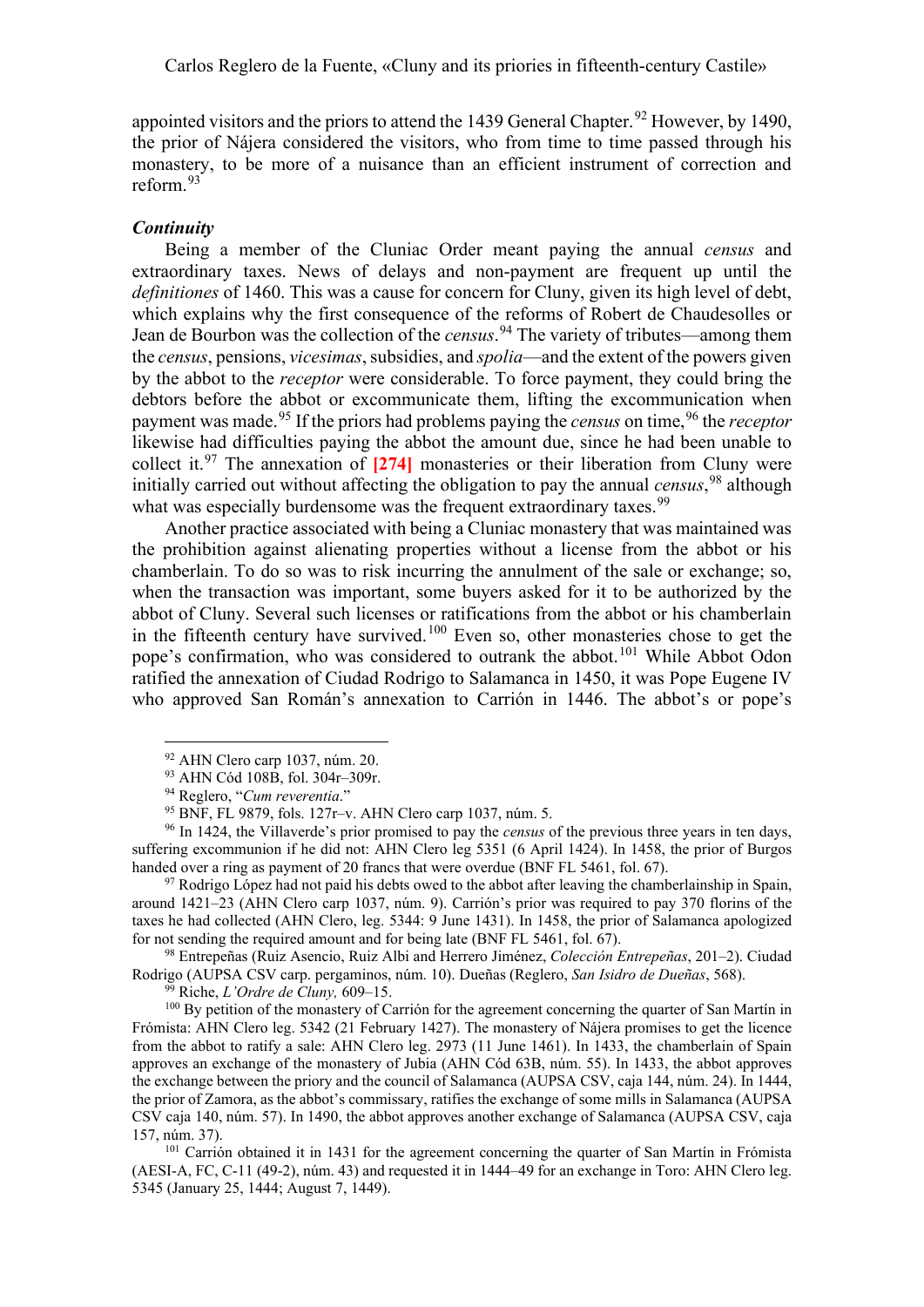confirmation was also sought when property was transferred from the prior's estate to that of the convent. [102](#page-13-0)

These economic burdens and the restrictions the priories faced in the management of their endowments were offset by certain benefits. The principal one was to be able to enjoy the privileges of the Order of Cluny, in particular the exemption from episcopal jurisdiction. When, in 1490, the monastery of Nájera was freed from its ties to Cluny, it managed to continue to enjoy the freedoms and privileges of the order, including the spiritual indulgences;  $103$  the monastery's new abbot even took time to review the papal archives looking for any Cluniac privilege he could take advantage of.<sup>[104](#page-13-2)</sup>

The privileges of the Order of Cluny were appealed to in legal disputes challenging the validity of a bishop's interdictions within the monastery, the obligation to pay for procurements, or even episcopal jurisdiction in a village.<sup>[105](#page-13-3)</sup> The priors also appealed to the conservators (a special type of ecclesiastical judge) given to the Order of Cluny by Clement VI in 1344 in their conflicts with clerics, councils, nobles, or peasants.<sup>[106](#page-13-4)</sup> In some contracts, it was stipulated that the monastery could appeal to the conservators of the Order of Cluny **[275]** in case of non-compliance. [107](#page-13-5) The abbots of Sahagún and Oña acted as conservators with greater frequency than did others, but they could sub-delegate to other ecclesiastics when the disputed issue was either far afield or of lesser importance, such as the occupation of the monastery's lands by the peasants of a village.

One final issue to be addressed concerning the Cluniac monasteries—perhaps the most important one of all—is the liturgy, the observance of customs, the Cluniac way of life. Unfortunately, this aspect is also the least documented. The scarce records in the 1460 General Chapter concerning behavior in the cloister, life in common or the need to sing the hours *cum nota*, prove the importance that was still given to these questions in Cluny. In 1508, the monks of Nájera recorded the scandal surrounding the changes imposed by the reformers to their customs concerning food, dress, and especially praying the hours as they did in the Cluniac Order, reciting the psalms prostrate, and other similar practices, which demonstrates how much this way of life had been internalized.<sup>[108](#page-13-6)</sup>

## **Conclusion**

The relationship between Cluny and its Castilian priories continued after the 1459 visitation arranged by Jean de Bourbon. And these monasteries would not languish for long before they were rescued by the Congregation of Valladolid. During the first twothirds of the fifteenth century, the abbots and the General Chapter—although they had

<span id="page-13-0"></span> $102$  In 1407, the abbot ratifies a concession of the prior to the convent of Nájera (AHN Clero carp 1035, núm. 15). In 1468, Pablo II confirms the transfer of rents from the abbot's estate to that of the convent of Carrión (AHN Clero carp. 1714, núm. 21).

<sup>103</sup> AHN Cód 108B, fols. 304r–309r.

<sup>104</sup> AHN Clero leg . 2952 (extracto del Libro 2º de Censos, fol. 221).

<span id="page-13-3"></span><span id="page-13-2"></span><span id="page-13-1"></span><sup>105</sup> Carrión: AHN Clero leg. 5342 (27 July 1403), AHN Clero leg 5331 (3 July 1415). San Pelayo de Toro: AHN Clero leg 5345 (1427). Nájera in 1409 (AHN Cód 107B, fol. 67r–74v), 1412 (AHN Cód 107B, fols. 77r–93v). Salamanca confronts the bishop of Ciudad Rodrigo concerning the ecclesiastical jurisdiction of a village in 1488 (AUPSA CSV, caja 132, núm. 23; caja 137, núm. 14).

<span id="page-13-4"></span><sup>&</sup>lt;sup>106</sup> Carrión called on the abbot of Sahagún in lawsuits against the lord of Frómista: AHN Clero leg. 5342 (1426), AESI-A, FC, C-11 (49-2), núm. 43; or the clerics of Becerril: AHN Clero leg. 5337 (27 October 1433); and likewise on the abbot of Oña against a scribe in Carrión: AHN Clero leg. 5349 (1435). The conservator can delegate to other ecclesiastics: AHN Clero leg 5331 (October 13, 1486), AHN Clero leg. 5342 (December 10, 1492). The abbot of Sahagún also intervened in favour of Dueñas in 1419 (Reglero, *San Isidro de Dueñas*, 1419). In Salamanca, the intervention of conservators in 1465, 1488 and 1489: (AUPSA CSV, caja 144, núm. 13; caja 132, núm. 23; caja 137, núm. 25).

<span id="page-13-6"></span><span id="page-13-5"></span><sup>107</sup> AHN Clero leg 2986 (March 18, 1468). 108 Pacheco, *Política española*, 98–102.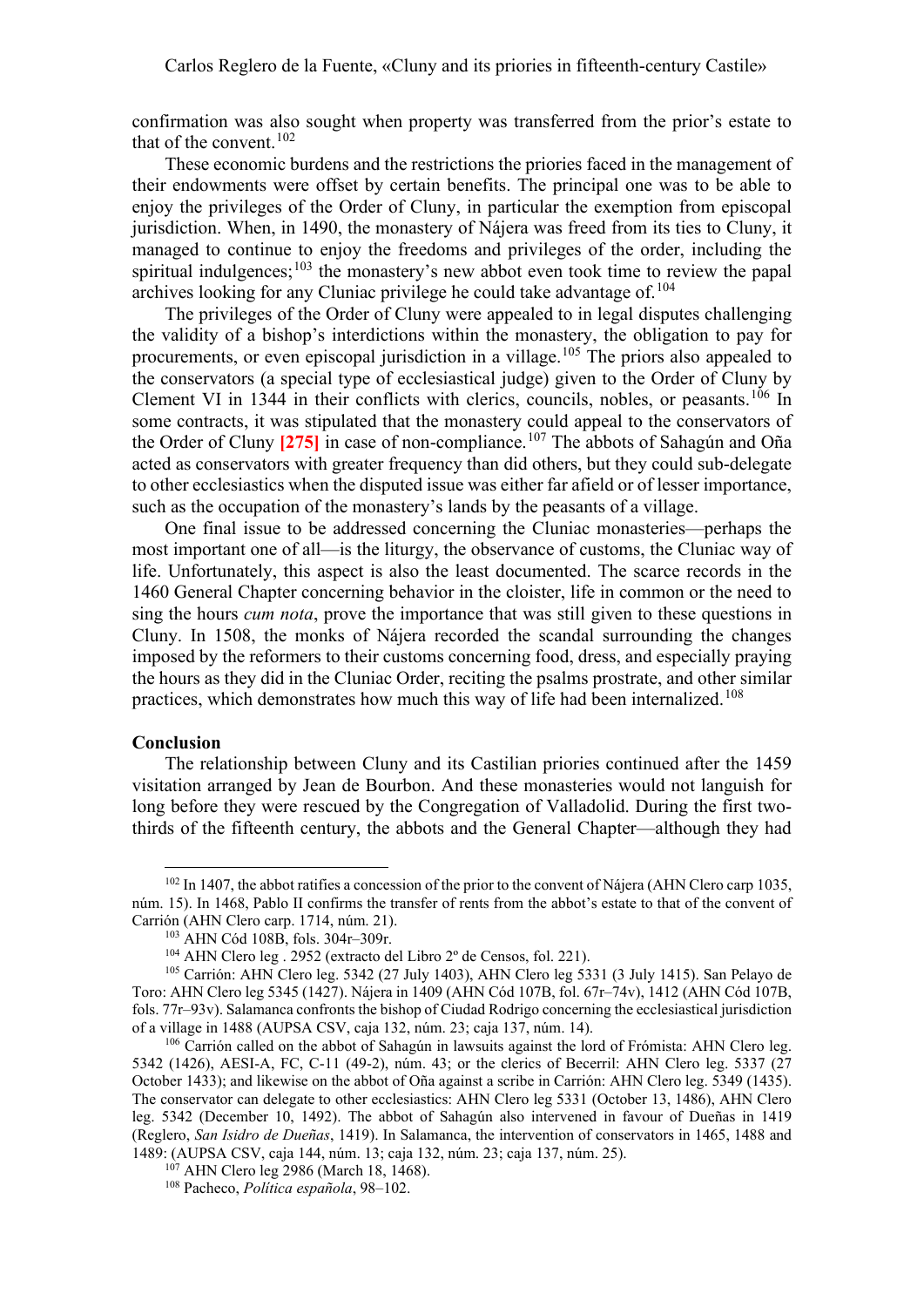more-limited powers than in previous centuries—were in frequent, and sometimes intense, contact with these monasteries. The preoccupation with securing economic resources for Cluny was accompanied by the desire for administrative and spiritual reform. However, in the last third of the century, all this gradually disappeared. Finally, the Catholic Monarchs' insistence on controlling and reforming the monasteries in their kingdoms, together with the interference of San Benito de Valladolid's abbot, the former Cluniac Pedro of Nájera, put an end to this relationship at the start of the sixteenth century. Thus, the old priories were integrated into a new hierarchical structure.

This separation from Cluny was the last stage in a gradual distancing of the Hispanic priories from the mother house. The pope's interference in the naming of the priors beginning in the mid fourteenth century, a prerogative that formerly belonged to the abbot of Cluny, was a decisive turning point, but it did not prevent the monasteries and the monks from continuing to follow Cluny in their liturgy, their dress, their privileges vis-àvis the bishops, their conservators/judges, their "formal" dependence on the abbot of Cluny, and more. However, in uniting with the Congregation of Valladolid, they broke definitively with those traditions and adopted new Benedictine customs and a new identity.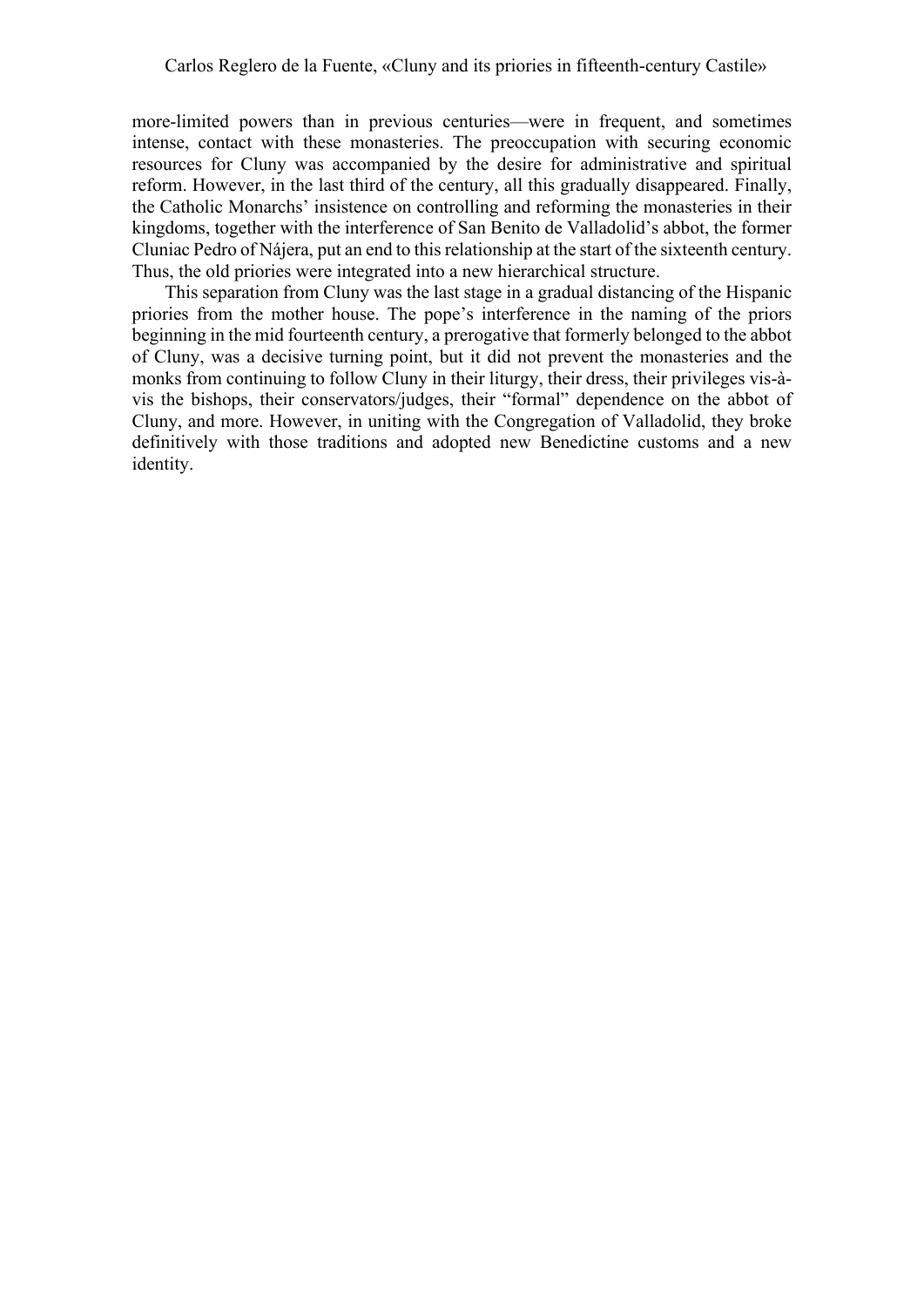| <b>Cluniac priories of Castile and Navarre: New affiliations</b> |                                                                     |             |                                                                                                            |
|------------------------------------------------------------------|---------------------------------------------------------------------|-------------|------------------------------------------------------------------------------------------------------------|
| <b>Priory</b>                                                    | <b>Name</b>                                                         | Year        | <b>New affiliation</b>                                                                                     |
| Budiño                                                           | San Salvador                                                        | 1435        | Cathedral of Tuy <sup>a</sup>                                                                              |
| Zamora                                                           | San Miguel                                                          | 1458        | San Benito de Valladolid <sup>b</sup>                                                                      |
| <b>Burgos</b>                                                    | Santa Coloma                                                        | 1476        | San Pedro de Cardeña (in turn<br>incorporated into the Congregation of<br>Valladolid in 1502) <sup>c</sup> |
| Dueñas                                                           | San Isidro                                                          | 1478        | San Benito de Valladolid <sup>d</sup>                                                                      |
| Jubia                                                            | San Martín                                                          | 1491        | San Benito de Valladolid <sup>e</sup>                                                                      |
| Valverde                                                         | San Pedro                                                           | before 1499 | San Benito de Valladolid <sup>f</sup>                                                                      |
| Salamanca                                                        | San Vicente                                                         | 1504        | San Benito de Valladolid <sup>g</sup>                                                                      |
| Ciudad<br>Rodrigo                                                | Santa Ágata (merged with<br>San Vicente de Salamanca<br>in 1450)    | 1504        | San Benito de Valladolid                                                                                   |
| Carrión                                                          | San Zoilo                                                           | 1507-09     | San Benito de Valladolid <sup>h</sup>                                                                      |
| Entrepeñas                                                       | San Román (merged with<br>San Zoilo de Carrión in<br>1446)          | $1507 - 09$ | San Benito de Valladolid                                                                                   |
| Villalpando                                                      | San Lorenzo (dependent<br>on San Zoilo de Carrión)                  | $1507 - 09$ | San Benito de Valladolid                                                                                   |
| Carraciello o<br>Pinar                                           | San Boal (already merged<br>with the Congregation of<br>Valladolid) | 1512        | San Isidro de Dueñas <sup>i</sup>                                                                          |
| Nájera                                                           | Santa María                                                         | 1513        | San Benito de Valladolid <sup>j</sup>                                                                      |
| Vadoluengo                                                       | San Adrián (dependent on<br>Santa María de Nájera)                  | 1513        | San Benito de Valladolid <sup>k</sup>                                                                      |
| Azuelo                                                           | San Jorge (dependent on<br>Santa María de Nájera)                   | 1513        | San Benito de Valladolid <sup>1</sup>                                                                      |
| Villaverde                                                       | San Salvador                                                        | 1525        | Hospital de la Piedad of Benavente <sup>m</sup>                                                            |
| Pombeiro                                                         | San Vicente                                                         | before 1526 | San Benito de Valladolid <sup>n</sup>                                                                      |
| Villafranca                                                      | Santa María                                                         | 1529        | Converted into a collegiate church <sup>o</sup>                                                            |

<sup>a</sup> See note 34.

<sup>b</sup> See note 47.

<sup>c</sup> Segl, Königtum, 63. Berganza, *Antiguedades de España*, II, 233.

<sup>d</sup> Reglero, *San Isidro de Dueñas*, 261–65, 565–68.

<span id="page-15-4"></span><span id="page-15-3"></span><span id="page-15-2"></span><span id="page-15-1"></span><span id="page-15-0"></span><sup>e</sup> In 1491, the prior, Antonio López (1465–1505) (AHN Cód 63B, núm. 78, 106), had to cover the cost of construction of the choir and other works in order to comply with what was stipulated by the bishop of Catania, reformer of the Benedictine monasteries in the kingdom (Ibid. núm. 93).

<span id="page-15-5"></span> $f$  The prior of Valverde, who had held this office since 1476, declared in 1499 that he held the office from the reformer of the Order of Saint Benedict (Rodríguez Fernández, *San Vicente del Pino*, 1005, 1179).

<span id="page-15-8"></span><span id="page-15-7"></span><span id="page-15-6"></span><sup>g</sup> Julius II extinguished the Cluniac order and joined it to Valladolid so that it could be converted into the Congregation's university college (Colombás, "Orígines," 320–22).

<sup>h</sup> Zaragoza Pascual, *Generales*, II, 103–5.

<sup>i</sup> After several disputes with commendatories (Yáñez Neira, *San Isidro de Dueñas*, 418–20).

<sup>j</sup> Cantera, "Incorporación."

<sup>k</sup> Cantera, "Dominio navarro", 350–51.

<sup>l</sup> Ibid., 345.

<span id="page-15-12"></span><span id="page-15-11"></span><span id="page-15-10"></span><span id="page-15-9"></span><sup>m</sup> Alexander VI ordered, in 1503, that no one should impede the Count of Benavente from enjoying the rents of this priory of the Order of Cluny (AHN Osuna, c. 418, d.4). In 1525, Clement VII joined it to the hospital founded by the counts (Beceiro, *El condado de Benavente,* 120).

<sup>n</sup> Lucas and Lucas, *Pombeiro*, 355.

<span id="page-15-14"></span><span id="page-15-13"></span><sup>o</sup> By Clement VII at the request of the lords of the town; held by Fernando de Mudarra, archdeacon of el Bierzo, as commendator (Franco, "El señorío de Villafranca," 124–25).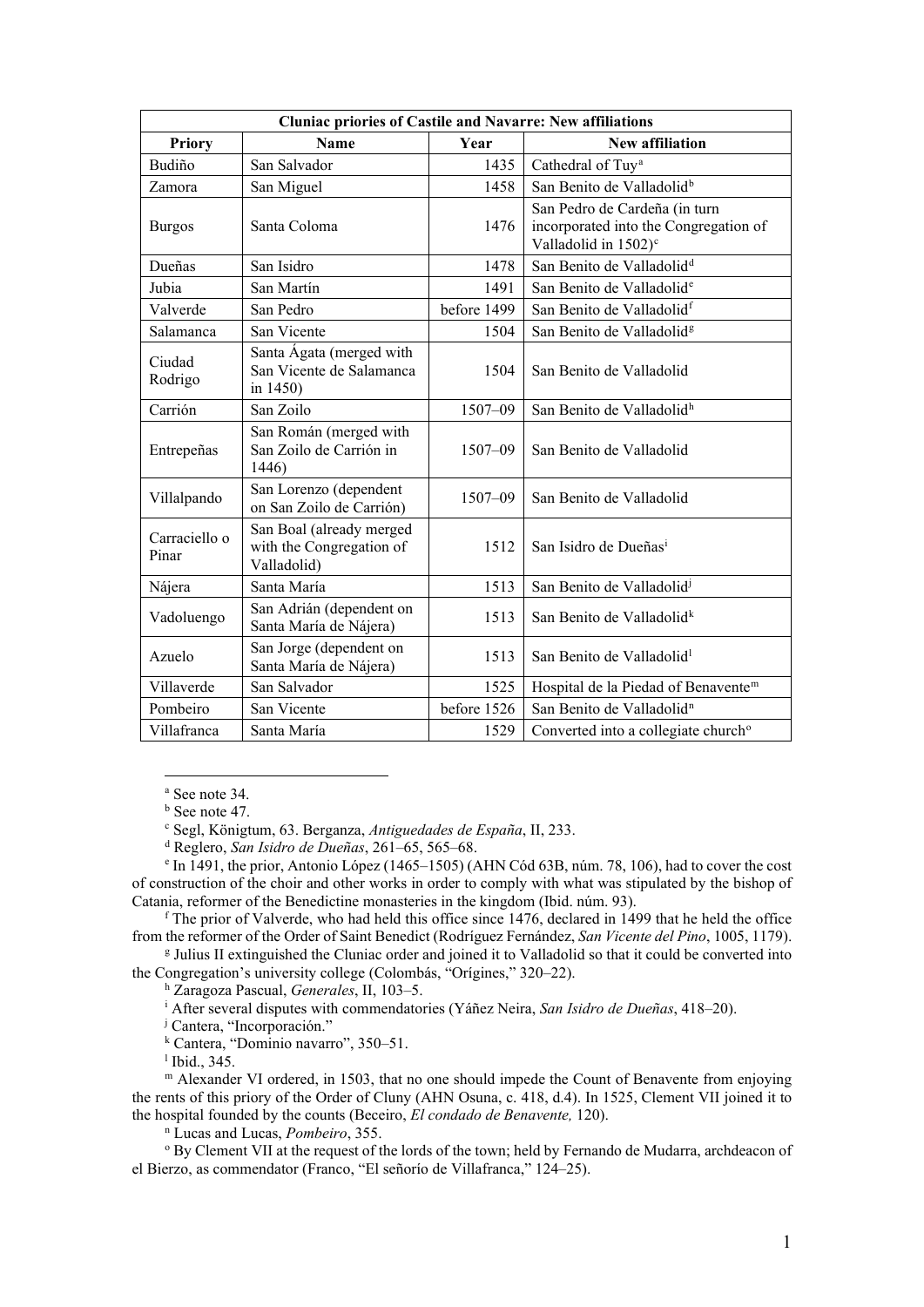## **[276] References:**

#### *Archival Sources*

- *Cartulario de Santa María la Real de Nájera*, siglo XVIII: Archivo Histórico Nacional (Madrid), Códices y Cartularios, 105B-109B.
- *Colección de diplomas de San Martín de Jubia* (La Coruña), 1793: Archivo Histórico Nacional (Madrid), Códices y Cartularios, 63B.
- *Collectio chartarum et variorum instrumentorum pertinentium ad ordinem Cluniacensem, quae confecta sunt ab anno 1221 ad annum 1455*: Bibliothèque Nationale de France (Paris), Fonds Latin 5461.
- *Necrologio de San Zoilo de Carrión,* Archivo España Compañía de Jesús, Alcalá de Henares, Fondo Carrión. caja C 11, doc. 26.
- *Registre de Raimond et de Robert, abbés de Cluny*: Bibliothèque Nationale de France (Paris), Fonds Latin 9879.
- *Tumbo del Archivo Municipal de Salamanca*, AMS 6905/1230.

## **[277]** *Printed Sources*

- Beceiro Pita, Isabel. *El condado de Benavente en el siglo XV*. Benavente: Centro de Estudios Benaventanos, 1998.
- Beltrán de Heredia, Vicente. *Bulario de la Universidad de Salamanca (1219-1549)*. 3 vols. Salamanca: Universidad de Salamanca, 1966.
- Benito Ruano, Eloy. *Los infantes de Aragón*, Pamplona: CSIC, 1952.
- Beolchini, Valeria, Marta Pavón and José Ángel García de Cortázar. *Documentación medieval referente a Cantabria en el Archivo Secreto Vaticano, 1209-1484*, Santander: Fundación Marcelino Botín, 2011.
- Berganza, Francisco de. *Antigüedades de España propugnadas en las noticias de sus reyes, en la coronica del real monasterio de San Pedro de Cardeña, en historias, cronicones y otros instrumentos manuscritos, que hasta aora no han visto la luz publica. Parte segunda*. Madrid: Francisco del Hierro, 1721.
- Bishko, Charles Julian. "The Cluniac Priories of Galicia and Portugal: their Acquisition and Administration, 1075-c. 1230." *Studia Monastica* 7 (1965): 305–56.
- Caillet, P. "La décadence de l'Ordre de Cluny au XVe siècle et la tentative de réforme de l'abbé Jean de Bourbon (1456-1485)." *Bibliothèque de l'École de Chartes* 89 (1928): 183–234.
- Cantera Montenegro, Margarita. "La alberguería de Santa María la Real de Nájera (siglos XI-XV)." *Anuario de Estudios Medievales* 13 (1983): 367–80.
- Cantera Montenegro, Margarita. "La comunidad monástica de Santa María de Nájera durante la Edad Media." *En la España Medieval* 36 (2013): 225–62.
- Cantera Montenegro, Margarita. "El dominio navarro de Santa María de Nájera durante la Edad Media (1052-1513)." In *Príncipe de Viana*, *Anejo 8, Primer Congreso General de Historia de Navarra,* vol. 3 341–52. Pamplona: Gobierno de Navarra, 1988.
- Cantera Montenegro, Margarita. "La incorporación de Nájera a la congregación de San Benito de Valladolid." In *Homenatge a la memòria del prof. Dr. Emilio Sáez*, 513– 29. Barcelona: Universitat de Barcelona, 1989.
- Cantera Montenegro, Margarita. "El oficio de la limosnería de Santa María la Real de Nájera (siglos XI-XV)." *En la España Medieval. Estudios dedicados al profesor D. Ángel Ferrari Núñez II.* 4 (1984): 175–82.
- Cantera Montenegro, Margarita. *Santa María la Real de Nájera, siglos XI-XIV*. 3 vols. Madrid: Universidad Complutense, 1987.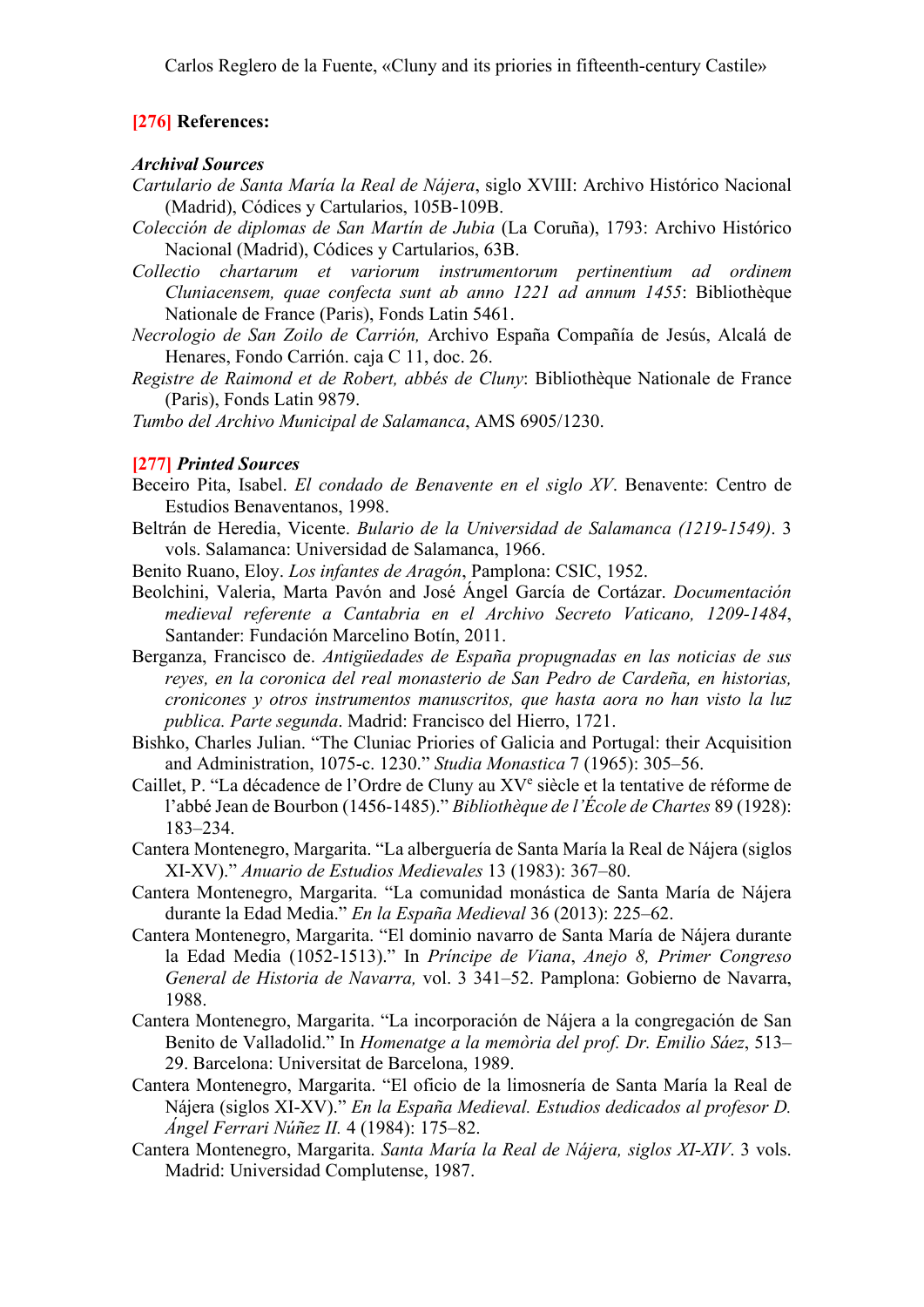- Cantera Montenegro, Margarita. "Viaje a Roma de un prior de Santa María de Nájera (siglo XV)." *Berceo* 164 (2013): 325–41.
- Charvin, Gaston. *Statuts, chapitres généraux et visites de l'Ordre de Cluny*. 6 vols. Paris: Boccard, 1965–72.
- Colombás, García M. "Orígenes y primer desarrollo del Colegio de San Vicente de Salamanca." *Salmanticensis* 7 (1960): 257–323.
- Dobson, Richard B. "English Cluniac Houses towards the End of Their Story." In *Die Cluniazenser in ihrem politisch-sozialen Umfeld* edited by Giles Constable, Gert Melville, Jörg Oberste, 559–73. Münster: Lit, 1998
- Duckett, G. F. *Visitations and chapters-general of the Order of Cluni, in respect of Alsace, Lorraine, Transjurane Burgundy (Switzerland) and other parts of the Province of Germany, from 1269-1529.* London, 1893.
- Franco Silva, Alfonso. "El señorío de Villafranca de El Bierzo (siglos XIV-XV)." *Boletín de la Real Academia de la Historia* 179, no. 1 (1982): 35–160.
- Galindo Romeo, Pascual. *Tuy en la baja Edad Media, siglos XII-XV (suplemento al tomo XXII de la España Sagrada del P. Flórez*). Zaragoza: El Noticiero, 1923.
- García Catalán, Enrique. *El monasterio de San Vicente de Salamanca*. Salamanca: Centro de Estudios Salmantinos, 2005.
- García Oro, José. *La reforma de los religiosos españoles en tiempos de los Reyes Católicos*. Valladolid: Instituto Isabel la Católica de Historia Eclesiástica, 1969.
- **[278]** García Oro, José and María José Portela Silva, *Los monasterios de la Corona de Castilla en el Reinado de los Reyes Católicos (1475-1517): La congregación de Observancia*. Santiago de Compostela: El Eco Franciscano, 2004.
- González Dávila, Gil. *Historia de la vida y hechos del rey don Henrique Tercero de Castilla*. Madrid: Francisco Martínez, 1638.
- Guilloreau, Léon. "Les prieurés anglais de l'ordre de Cluny." In *Millénaire de Cluny. Congrès d'Histoire et d'Archéologie tenu a Cluny I*, 291–373. Macon: Protat frères, 1910.
- Hoberg, Hermannus. *Taxae pro communibus servitiis ex libris obligationum ab anno 1295 usque ad annum 1455 confectis*. Vatican City: Biblioteca Apostolica Vaticana, 1944.
- Leclerq, Jean. "Cluny pendant le Grand Schisme d'Occident." *Revue Mabillon,* 3rd. ser., 32, nos. 126–28 (1942): 119-32.
- Lucas Álvarez, Manuel and Pedro Pablo Lucas Domínguez. *El priorato benedictino de San Vicenzo de Pombeiro y su colección diplomática en la Edad Media*. A Coruña: Castro, 1996.
- Pacheco y de Leyva, Enrique. *La política española en Italia: Correspondencia de don Fernando Marín, abad de Nájera, con Carlos I; Tomo I (1521-1524)*. Madrid: Junta para la ampliación de estudios e investigaciones científicas, 1919.
- Palacio Sánchez-Izquierdo, María Luisa. *Colección diplomática del monasterio de San Zoil de Carrión (siglos XI al XV)*. 2 vols. Madrid: Universidad Complutense, 1988.
- Pérez Celada, Julio A. "Los conflictos jurisdiccionales en el barrio de San Martín de Frómista en los siglos XIV y XV." *Cuadernos Burgaleses de Historia Medieval* 3 (1995): 155–85.
- Pérez Celada, Julio A. *El monasterio de San Zoilo de Carrión. Formación, estructura y decurso histórico de un señorío castellano-leonés (siglos XI al XVI)*, Burgos: Universidad de Burgos, 1997.
- Racinet, Philippe. *Crises et renouveaux : Les monastères clunisiens à la fin du moyen âge : De la Flandre au Berry et comparaisons méridionales.* Arras: Artois Presses Université, 1997.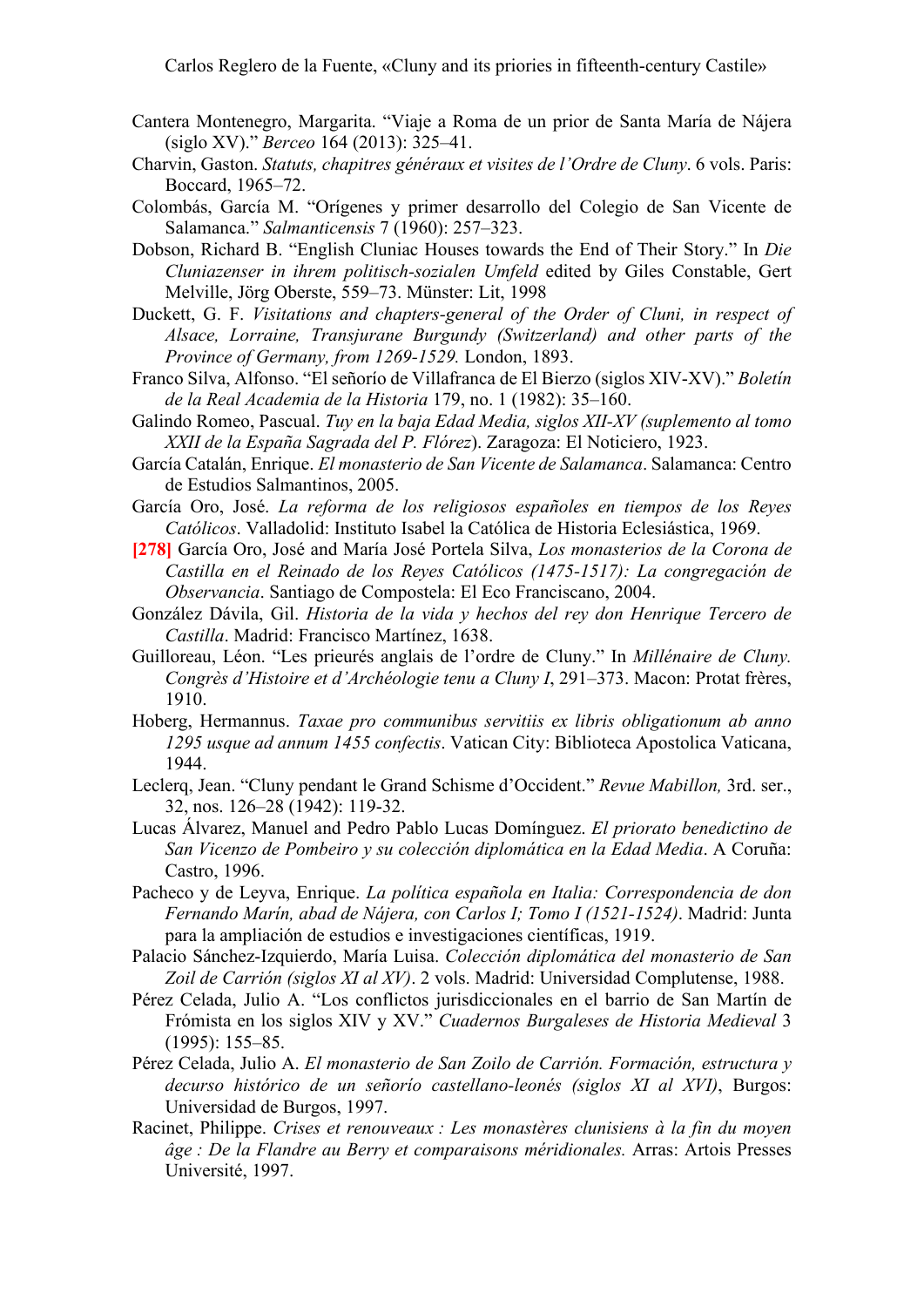- Reglero de la Fuente, Carlos Manuel. *Amigos exigentes, Servidores infieles: La crisis de la Orden de Cluny en España (1270-1379)*. Madrid: CSIC, 2014.
- Reglero de la Fuente, Carlos Manuel. *Cluny en España: Los prioratos de la provincia y sus redes sociales (1073–ca. 1270)*. León: Centro de Estudios e Investigación San Isidoro, 2008.
- Reglero de la Fuente, Carlos Manuel. "*Cum reverentia et ceremoniis et honore*: Cluny, sus monasterios hispanos y el Capítulo General de 1460." *Hispania Sacra*  (forthcoming).
- Reglero de la Fuente, Carlos Manuel. *El monasterio de San Isidro de Dueñas en la Edad Media: Un priorato cluniacense hispano (911-1478); Estudio y colección documental*. León: Centro de Estudios e Investigación San Isidoro, 2005.
- Riche, Denyse. "Cluny et le débat sur la réforme de l'église à l'époque du Grand Schisme." *Annales de Bourgogne* 74 (2002): 299–336.
- Riche, Denyse. *L'Ordre de Cluny à la fin du Moyen Âge, 'Le vieux pays clunisien' XIII e - XVe siècles.* Saint-Étienne (France): Publications de l'Université de Saint-Étienne, 2000.
- Riche, Denyse. "Tentavives de réforme à Cluny aux XIVe et XVe siècles." In *Maisons de Dieu et Hommes d'Église*, 43–59. St-Étienne: Publications de l'Université de Saint-Etienne, 1992.
- Rius Serra, José. *Regesto Ibérico de Calixto III*. 2 vols. Barcelona: Escuela de Estudios Medievales, 1948.
- Robert, Ulysse. "État des monastères espagnols de l'Ordre de Cluny aux XIII<sup>e</sup>-XV<sup>e</sup> siècles, d'après les actes de visites et des chapitres généraux." *Boletín de la Real Academia de la Historia* 20 (1892): 321–431*.*
- Rodríguez Fernández, Carlos. *La colección diplomática de San Vicente del Pino*. Granada: Universidad de Granada, 1990 (microfiche).
- Ruiz Asencio, José Manuel, Irene Ruiz Albi and Mauricio Herrero Jiménez. *Colección documental del monasterio de San Román de Entrepeñas (940-1608)*. León: Centro de Estudios e Investigación San Isidoro, 2000.
- Ruiz de Loizaga, Saturnino. *Documentación medieval de la diócesis de Calahorra-Logroño en el Archivo Vaticano (siglos XIV-XV)*. Rome: Rotastampa, 2004.
- **[279]** Sáez, Luciano. *Demostración histórica del verdadero valor de todas las monedas que corrían en Castilla durante el reinado del señor don Enrique III y de su correspondencia con las del señor don Carlos IV*. Madrid: Imprenta de don Benito Cano, 1796.
- Segl, Peter. *Königtum und Klosterreform in Spanien: Untersuchungen über die Cluniacenserklöster in Kastilien-León vom Beginn des 11. bis zur Mitte der 12. Jahrhunderts*. Kallmünz: Michael Lassleben, 1974.
- Stump, Phillip. H. "The Council of Constance (1414-1418) and the End of the Schism." In *A Companion to the Great Western Schism (1378-1417)*, edited by Joëlle Rollo-Koster and Thomas M. Izbicki, 395442. Leiden: Brill, 2009.
- Suárez Fernández, Luis. *Castilla, el Cisma y la crisis conciliar (1378-1440)*. Madrid: CSIC, 1960.
- Valous, Guy de. "*Cluny* (Abbaye et Ordre de)." In *Dictionnaire d'histoire et de géographie ecclésiastiques*, vol. 13, col. 35–174. Paris: Letouzey et Ané, 1956.
- Valous, Guy de. *Jean de Bourbon, evêque de Puy, Liutenant-Général de Languedoc et de Forez, Abbé de Cluny, serviteur et adversaire de Louis XI (1413-1485)*. Abbaye S. Wandrille: Fontenelle, 1949.